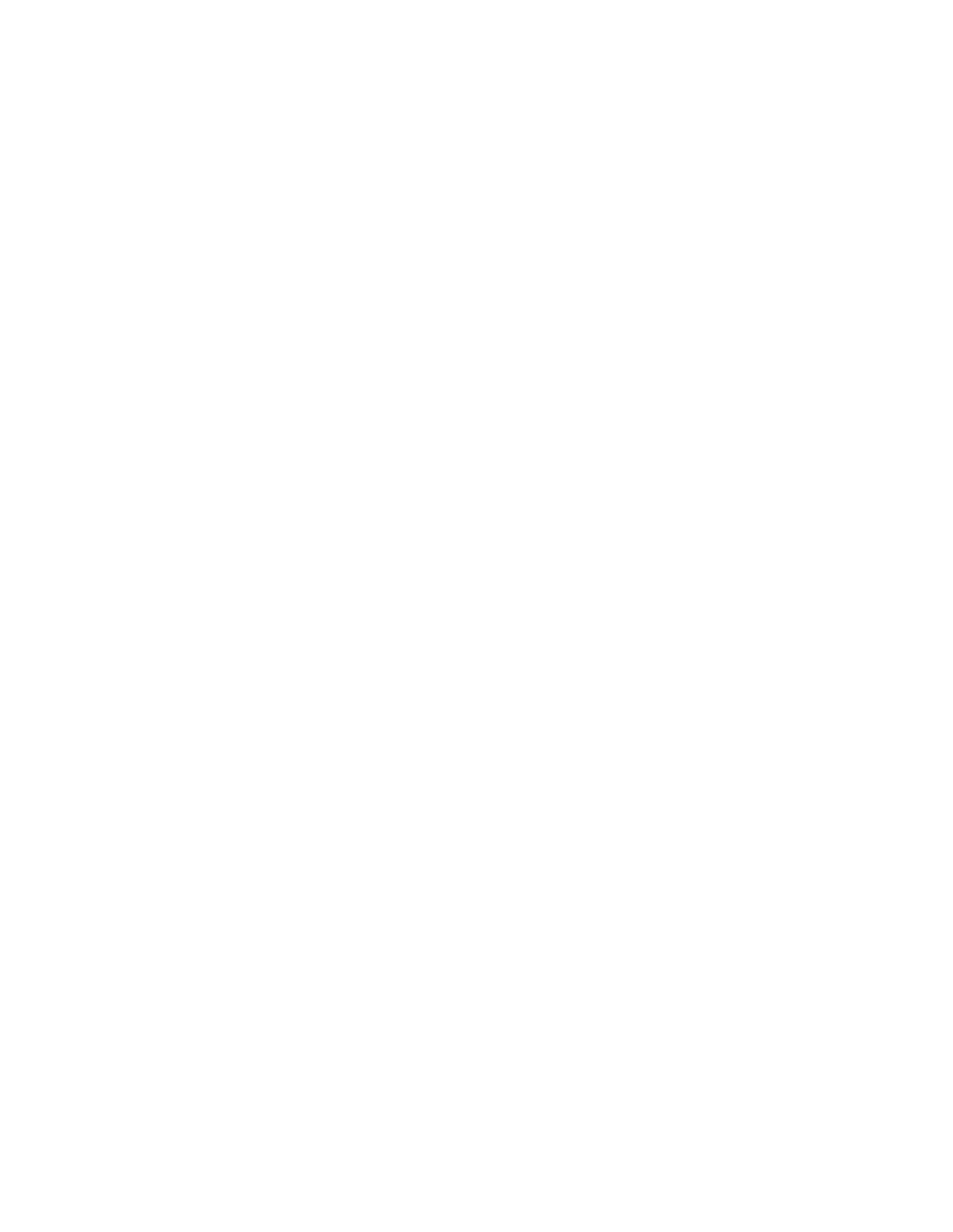## **Deleuze and Epicurean Philosophy**

Atomic Speed and Swerve Speed

## *Michael James Bennett*

McMaster University

Although Gilles Deleuze's appropriation of ancient Stoic ontology has been much scrutinized, both by Deleuzians and by Hellenists, $<sup>1</sup>$  his reading</sup> of Epicureanism has not received as much attention.<sup>2</sup> This is a shame, since Deleuze's explicit reading of Epicurus in texts like "Lucretius and the Simulacrum" (1961) and *Difference and Repetition* (1968) sheds light on his conception of problematic ideas in a way that has not yet been fully perceived. Moreover, understanding Deleuze's reading of Epicurus clarifies the etiology of some of the more perplexing figures of his philosophy. In *What is Philosophy?* (1991), when Deleuze and Guattari formalize an image of thought, a meta-philosophical conception of what philosophy is or what it should be, they argue that philosophy strives to emulate the infinite speed of what they call "chaos" by means of creating concepts and installing a plane of immanence. Deleuze and Guattari's otherwise puzzling discussion of speed in *What is Philosophy?*, and particularly the "infinite speed" to which they assign such importance, should be understood as derived, at least in part, from a reading of Epicurus. It is also for the most part consistent with Deleuze's reading of Epicurean physics in 'Lucretius and the Simulacrum', with one or two exceptions. This paper explicates three of Deleuze's readings of Epicurus over the course of his career: first in *Difference and Repetition*, then in "Lucretius and the Simulacrum", and finally in *What is Philosophy?* Perceiving the continuities and discontinuities among these readings makes it possible to see that an appropriation of Epicurean physics is more central to Deleuze's philosophy than is often appreciated.

## **The Epicurean Speed of Atoms**

Deleuze recognizes Epicurean atomism as an attempt to formalize a conception of problematic ideas, a precursor to his own attempt to do so in *Difference and Repetition*, because Epicurus explicitly conceived of ideas as multiplicities – in this case, "multiplicities of atoms, atoms being the objective elements of thought."<sup>3</sup> Epicurus, that is, identifies thoughts or

Journal of French and Francophone Philosophy | Revue de la philosophie française et de langue française Vol XXI, No 2 (2013) | www.jffp.org | DOI 10.5195/jffp.2013.599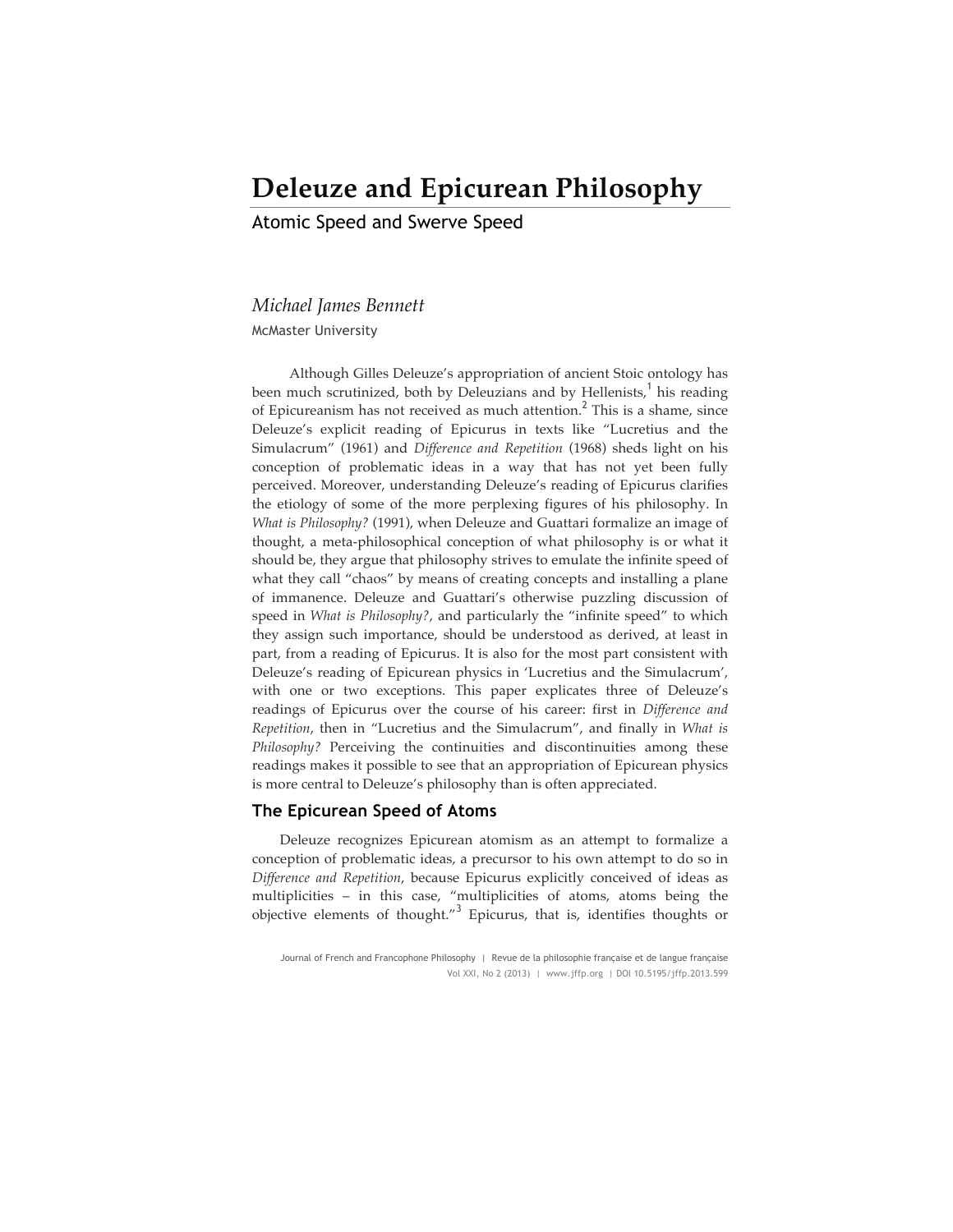ideas with compounds of atoms. Deleuze's reference to "sensible compounds" <sup>4</sup> indicates that he is relying on Epicurus' theory of *eidôla* ("images", *simulacra* in Lucretius). And so Deleuze's interpretive claim cannot be fully understood without an analysis of Epicurean *eidôla* that Deleuze assumes but does not provide.

Epicurus contends that there is a kind of continuity between perception and conception. Having established that atoms are the principles of all things, Epicurus' *Letter to Herodotus*<sup>5</sup> describes the ceaseless character of atomic movement. Atoms are always moving.<sup>6</sup> Furthermore, they must all move at the same, constant speed, since the condition of atomic movement (the void) can't vary the speed of atoms by offering any differential resistance whatsoever.<sup>7</sup> Epicurus also claims that any attempt to describe the edges or boundaries of compounds, far from being able to fall back on mathematical limit-entities, must account for the "outlines" of compounds, which are *not* zero-dimensional but atomic, just "much finer than the objects of which they are the outlines."<sup>8</sup> The constituent atoms of these outlines, like all atoms, must be constantly moving and must therefore have a certain speed. Epicurus describes the outlines as *tupoi* ("types", sometimes translatable as "stamps" or "impressions") having the same *skhêma* (shape or form) as the original compounds. A couple of lines later, Epicurus calls such homoschematic types "*eidôla*."<sup>9</sup> The conventional way of conceiving of *eidôla* is as films of very fine atoms that maintain for a relatively long time the schematic outline of whatever compound they were the edge of. Epicurus appears to be thinking thus: while in bodily compounds atoms bang into one another and are prevented from attaining the greatest speed they are capable of, at the edges of bodies the jumble of resisting atoms suddenly gives way and the component atoms of the *eidôla* attain their maximal natural speed; "since their movement through the void occurs with no conflict from [atoms which] could resist them, it can cover any comprehensively graspable distance in an inconceivably [short] time."<sup>10</sup> Thus the persevering flow (*rheusis sunekhês*) of *eidôla*-films moves extremely quickly, as Epicurus puts it "as fast as thought [*hama noêmati*]."<sup>11</sup>

Deleuze picks up on this description of the movement of *eidôla* ("as fast as thought") to support his contention that Epicurean ideas are "multiplicities of atoms."<sup>12</sup> Now, Deleuze would be citing opportunistically if Epicurus were simply comparing the speed of *eidôla* to something that also seems (at least sometimes) to occur astonishingly quickly: thinking.<sup>13</sup> But this is no incidental comparison: the identification of *eidôla* with thoughts or "ideas" (Deleuzian terminology alien to Epicurus) is an essential part of Epicurean epistemology. Epicurus claims that both perceiving and thinking occur through of the action of *eidôla* upon percipient beings: "it is when something from the external objects [i.e. an image] enters into us that we *see and think about* their shapes."<sup>14</sup> There is a continuity between perception and conception in Epicurus to the extent that both are derived from the action of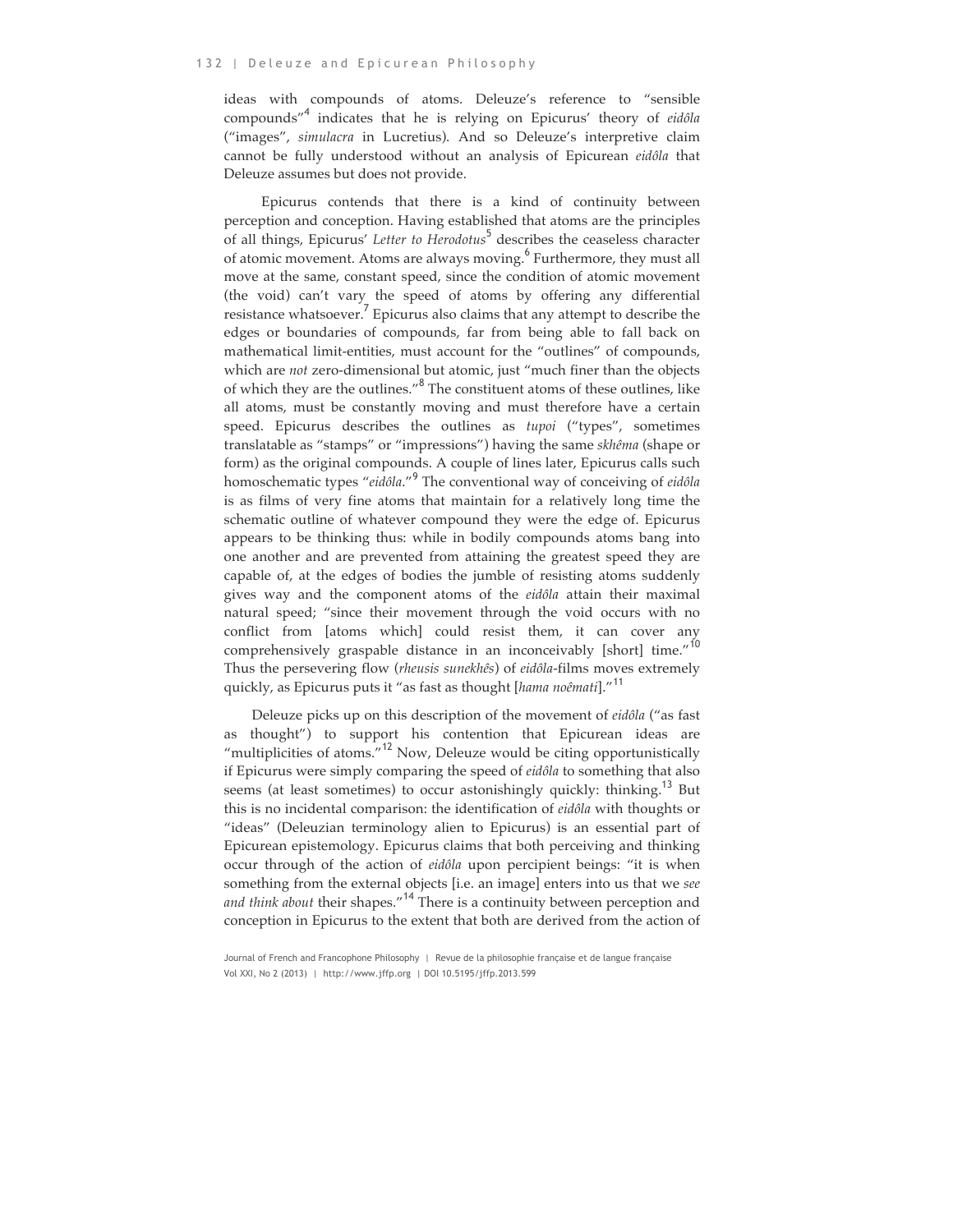#### *eidôla*.

The notion that conception and perception are both effects of *eidôla* was, however, a widely derided Epicurean doctrine. Often condensed into the lapidary formula "all perceptions are true", the Epicurean proposition induces Cicero, for example, to call Epicurus a "gullible man."<sup>15</sup> Nevertheless, the doctrine that all perceptions are true is crucial for Epicurus, since without the truth of perceptions he thinks there can be no productive reasoning, just an unintelligible morass of opinions and perceptual judgments.<sup>16</sup> Stephen Everson's sympathetic reading of the doctrine emphasizes its dependence on the distinctive qualities of *eidôla*. 17 "All perceptions are true" means that perceptions just are (or are reducible to) the action of *eidôla* on our senses. Perceived in the proper way, and prolonged into thoughts or ideas, all *eidôla* are "true", even when (as sometimes happens) an *eidôlon*'s homoschematic relationship to its original is distorted.<sup>18</sup> In fact, the occasional distortion of *eidôla* explains why we sometimes think and dream about non-existent creatures like Centaurs.<sup>19</sup> Sextus Empiricus, paraphrasing an Epicurean, confirms this interpretation:

> I would not say that the vision is deceived just because from a great distance it sees the tower as small and round but from near to it as larger and square. Rather I would say it is telling the truth. Because when the sense-object appears to it small and of that shape it really is small and of that shape, the edges of the *eidôla* getting eroded as a result of their travel through the air.<sup>20</sup>

The Epicurean truth of a perception or conception is reducible to its being the action of *eidôla* of a certain kind. *Eidôla* may no longer entirely do justice to their original, but there is no deception in their manner of acting upon us. Epicurus is reported to have claimed not just that each sense has its own proper object, a certain kind of atom, say, but also that different senses cannot refute one another "because they are not discriminatory of the same things."<sup>21</sup> Auditory hallucinations, for instance, are not caused by pungent atoms, and so on. Epicurus wants to explain why it is that different senses do not refute or even conflict with one another by accounting for sensation as the action of *eidôla*. This sort of a basis for the truth of perceptions, Everson points out, is only a "disappointing result" from the point of view of "post-Pyrrhonian" expectations about the nature of truth.<sup>22</sup> "Post-Pyrrhonian" here refers to a Hellenistic intellectual climate influenced by ancient skepticism, and characterized by the deeply un-Epicurean assumption that senses can and do conflict. Such conflict was taken as a given by almost all subsequent Hellenistic epistemologies, leading them to speak about perception in quite a different way – in terms of how, in light of perceptual conflict, we can say anything true (that is, perceptionindependent) about objects perceived.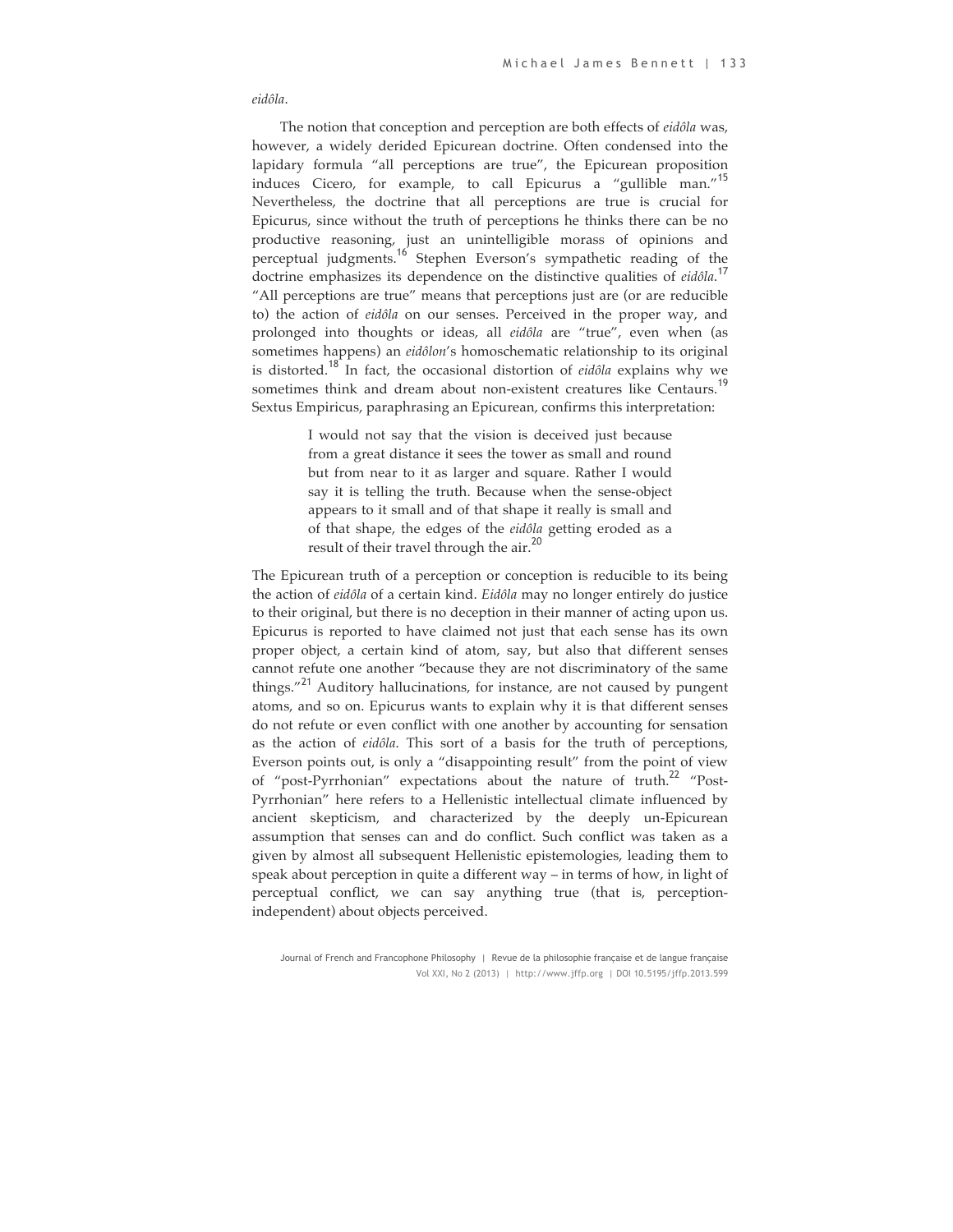When Deleuze says that ideas are problematic in Epicurus, he is tapping into this rich vein. Epicurus' association of perception and *eidôla* is not only provocative in the ancient context, but also widely misunderstood. *Eidôla-*ideas are problematic, for Epicurus, in part because they ground claims about what actually exists (the post-Pyrrhonian discourse on truth) without the specifically Epicurean truth they convey being identifiable with such claims. Herein lies the significance of the Epicurean distinction between perception-conception and opinion. While perceptions and ideas are always "true" or epistemologically primary, claims about what's *really* out there, the sources of the potentially distorted images, can be false. In fact, *only* such claims can be false: "Falsehood [*pseudos*] or going-astray [*diêmartêmenon*] always comes from an added opinion [en tô prosdoxazomenô]."<sup>23</sup> For Epicurus, "added opinions" have a strictly negative sense. At best, they report while adding nothing to perception, and at worst they introduce falsehood into the perceptual-ideational loop. But in a remarkable reversal of philosophical discourse, what Epicurus calls "truth" itself comes to have a negative sense already by the time of Cicero, and for the subsequent Hellenistic tradition generally, which refuses to connects the truthconditions of propositions to the activity of mysterious *eidôla*. The doctrine of *eidôla* tells the subsequent Hellenistic epistemological tradition nothing about the sort of truth it comes to be interested in. The doctrine just looks like a physical postulate.<sup>24</sup> Everson reminds us that the sort of epistemological claims which Epicurus relegated to opinion (claims about enduring objects in an intersubjective world) eventually became the primary interest of mainstream epistemology. What Epicurus called the objects of opinion become the definienda of a new "post-Pyrrhonian" conception of truth. In other words, after Epicurus (perhaps as a consequence of the development of Stoic propositional logic), the primary bearer of truth-value becomes a *doxa*, what modern thought identifies as a belief, opinion, proposition, representation or judgment. For Epicurus, on the contrary, the *eidôlon* is the primary truth-value bearer, and such a thing cannot be false, although it is susceptible to incorrect beliefs or judgments by the hasty, usually non-Epicureans.

Given this historical reversal in the discourse on truth, the Epicurean characterization of ideas as multiplicities of atoms alone does not entirely explain Deleuze's appropriation of Epicurean physics. Since at this point Deleuze links the characterization of ideas as multiplicities to the Epicurean doctrine of *eidôla* (without of course deriving the former from the latter),<sup>25</sup> and this doctrine already has a negative status in the epistemological tradition (meaning not only that it tends to be scoffed at but that it tells us nothing about truth differently understood), to say that ideas are multiplicities of atoms cannot help but sound like a negative claim about the indeterminacy of ideas from the point of view of what Epicurus called opinion, but what Cicero thinks of as knowledge. Deleuze, in contrast, wants to offer an account of the determination, and in fact *self*-determination, of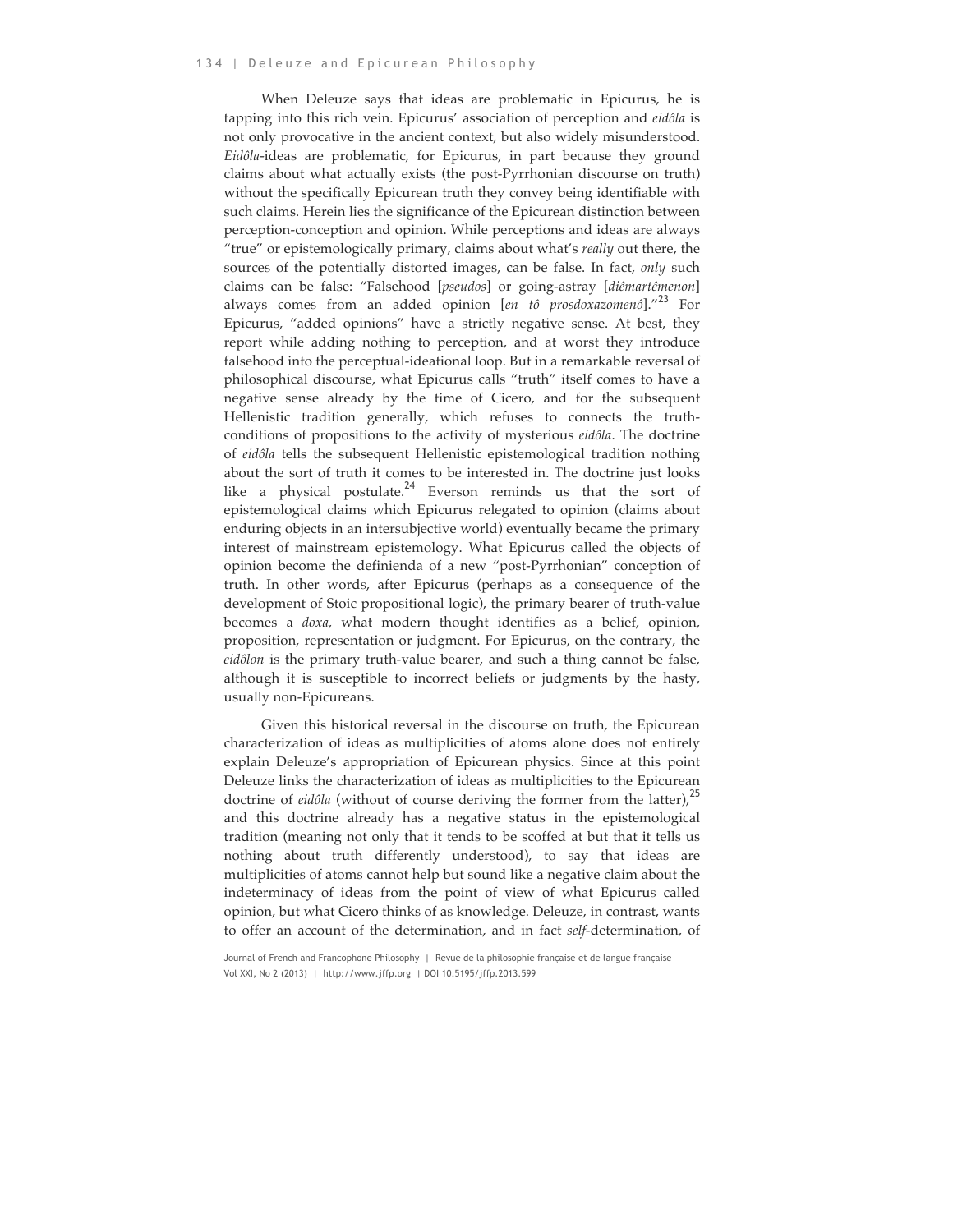problematic ideas, in contrast with Kant.<sup>26</sup> And, he thinks, so does Epicurus. Since Epicurean and post-Pyrrhonian conceptions of the relation between truth and opinion are talking past one another, then understanding one conception (the Epicurean) from the point of view of the other (post-Pyrrhonian) requires evaluating the former according to the extrinsic requirements of the latter. Happily, however, Deleuze discovers that the Epicurean theory is richer. Epicurus does not just recognize that multiplicities of atoms are *eidôla*, the Epicurean equivalents of problematic ideas, the supposed truth-value of which is hard to assess (or indeterminate) from the point of view of a post-Pyrrhonian framework. Epicurus also claims that his problematic ideas possess an immanent mechanism of selfdetermination. Since Epicurean Ideas are multiplicities of atoms, their problematicity depends on the existence of a theory of the immanent selfdetermination of atoms. Deleuze reads the Epicurean swerve as playing precisely this role:

> it is indeed essential that atoms be related to other atoms at the heart of structures that are actualized in sensible composites. In this regard, the *clinamen* [swerve] is by no means a change of direction in the movement of an atom, *much less an indetermination* testifying to the existence of a physical freedom. It is the *original determination* of the direction of movement, the synthesis of movement and its direction which relates one atom to another.<sup>27</sup>

No text attributed to Epicurus referring to the atomic swerve survives, but reliable reports imply there was such a text.<sup>28</sup> Although both Diogenes of Oinoanda and Cicero suggest that Epicurus introduced the swerve to avoid the necessitarian implications of Democritean atomism, Deleuze does not discuss the swerve in the context of a reconstruction of ancient Greek theories of fate.<sup>29</sup> In fact, he thinks that the essential thing about the swerve is *not* the indeterminacy it introduces into the Epicurean universe, either as a discovery of free will $^{30}$  or as the justification of the irreducibility of mental states to physical ones, $31$  but rather the intrinsic determination of a relation between atoms. Since ideas are multiplicities of such atoms, the intrinsic determination of atomic compounds should provide a theory of the immanent operation of problematic ideas – the "treasure" hidden in Epicurean atomism.<sup>32</sup>

Lucretius offers basically two arguments for the swerve, one cosmological and one libertarian.<sup>33</sup> Deleuze's appropriation of the swerve depends on the first. Here it is:

> when these bodies [atoms] are being drawn downwards by their own weight straight through the void, at totally uncertain times and uncertain places [*incerto tempore … incertisque locis*] they turn aside a little in space, just so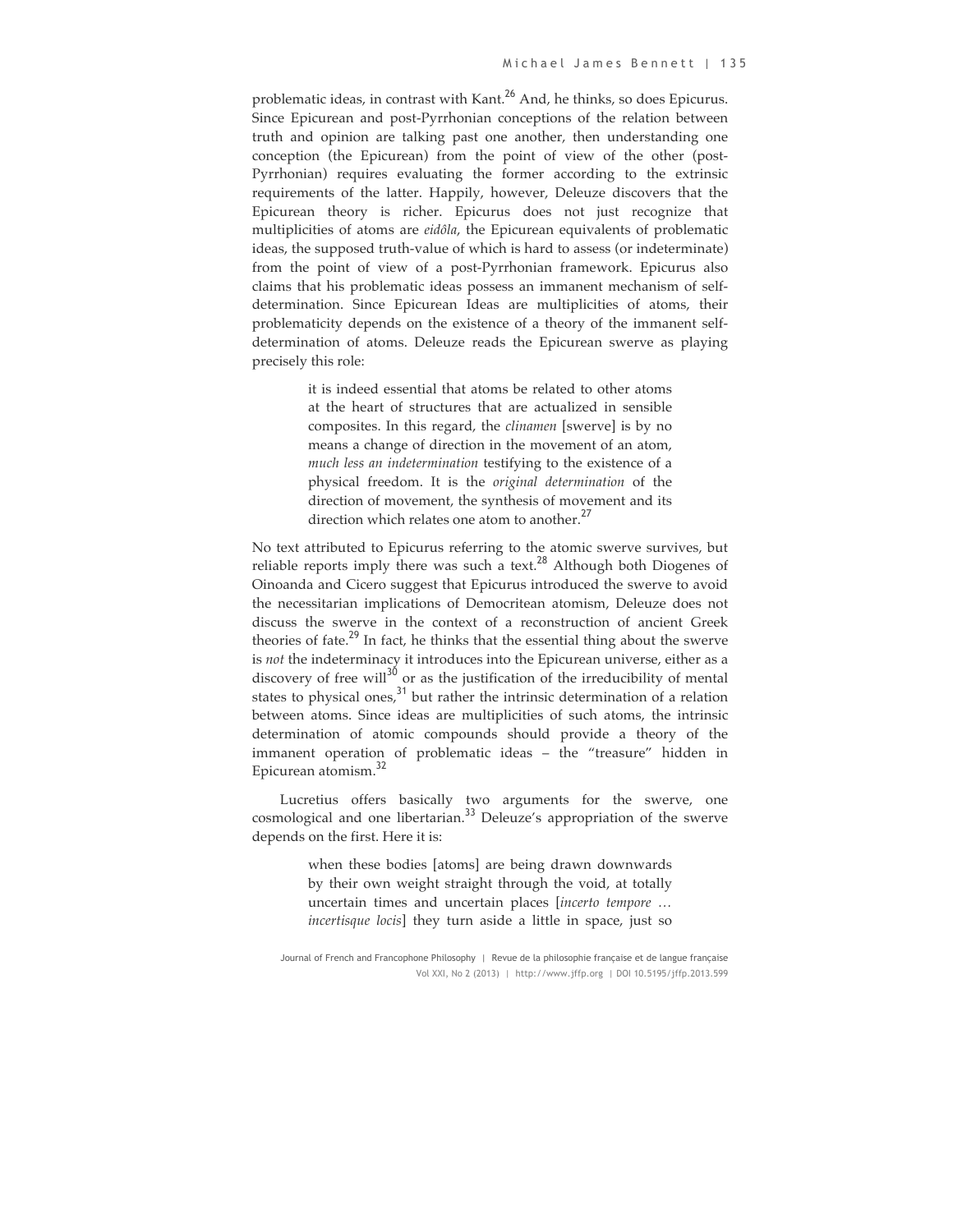much that you could call their motion changed. Because if they were not accustomed to swerve [*nisi declinare solerent*], everything would fall downwards through the deep void, like drops of rain, no collisions would occur and no blows be effected among the atoms: nature would not have created anything.<sup>34</sup>

If this argument is taken, as it is sometimes, to show the necessity of a first creative swerve at the origin of the universe then it is actually at odds with what both Epicurus and Lucretius say elsewhere: that the universe is temporally infinite, has no beginning and that its motion is perpetual.<sup>35</sup> A better way to understand the swerve then is not as an explanation of how collisions began, but of why there are generative collisions *at all*. <sup>36</sup> Epicurus is probably responding, as he often is, to Aristotle's criticisms of Democritus. Democritus said that all motion is "forced" or occurs through collisions among atoms and that the atoms themselves have no "natural motions."<sup>37</sup> Consequently, Aristotle complains that Democritus provides no *arkhê*, or principle, for atomic collisions — not a temporal *arkhê* (literally, a beginning) but *arkhê* in the sense of a governing inner principle or "nature."<sup>38</sup> Democritus has no answer to the question: why are atoms the sort of thing that collide? Epicurus responds to Aristotle by improving on Democritus in two ways. First, he attributes weight to atoms as a natural motion, that is, the tendency to move, if unimpeded by other atoms, at an extremely fast speed through the void ("as fast as thought").<sup>39</sup> Second, Epicurus attributes to atoms the swerve, the tendency to collide (Lucretius says the atoms *declinare solerent*, "*have a tendency* to swerve") even though you'd think atoms moving along parallel trajectories would persist in parallel, laminar movement.

This reading of the swerve corroborates Deleuze's claim that its purpose is to explain, or provide a figure for, the self-determination or "reciprocal determination" of atomic compounds: "the clinamen is the reciprocal determination which is produced in a 'time smaller than the minimum continuous time thinkable'."<sup>40</sup> Deleuze makes a similar remark in "Lucretius and the Simulacrum", where he calls self-determination "synthesis":

> we must conceive of an originary direction for each atom, as a synthesis which would give to the movement of the atom its initial direction, without which there would be no collision. This synthesis is necessarily accomplished in a time smaller than the minimum of continuous time. This is the *clinamen*. 41

So far, Deleuze's reading is quite conventional: the doctrine of *clinamen* is supposed to respond to Aristotle by explaining the relation of atoms with one another in terms of an internal tendency. But why does Deleuze

Journal of French and Francophone Philosophy | Revue de la philosophie française et de langue française Vol XXI, No 2 (2013) | http://www.jffp.org | DOI 10.5195/jffp.2013.599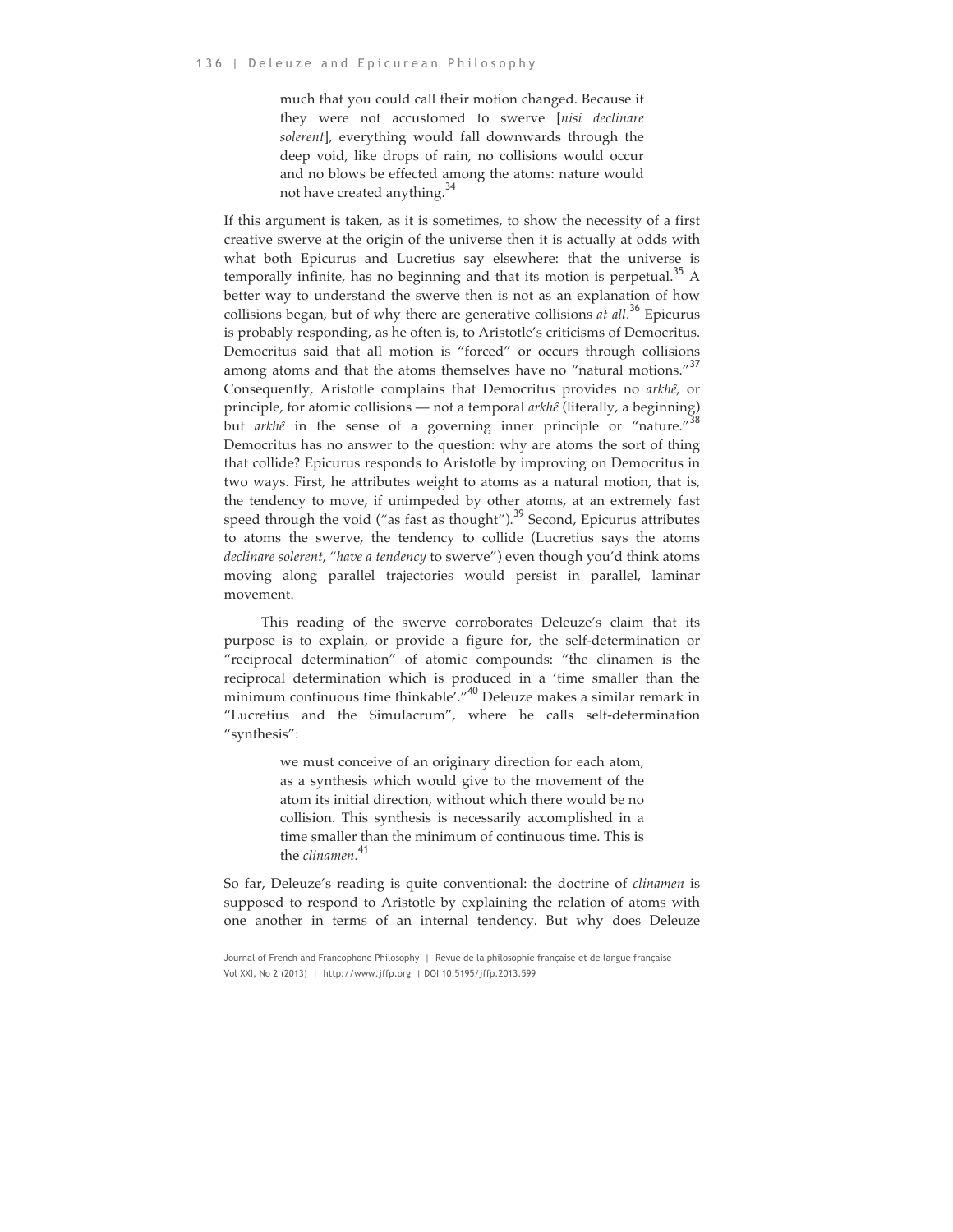introduce these considerations about the *speed* at which the determination of a relation among atoms (the swerve) takes place? We must chase down Deleuze's allusions.

The phrase that appears in *Difference and Repetition* in inverted commas, "time smaller than the minimum of continuous time thinkable", appears to be a quotation (although it is not), and in "Lucretius and the Simulacrum" Deleuze refers to the *Letter to Herodotus*, sections 61 and 62. Now, section 61 is all about the movement of atoms in the void. Epicurus claims all atoms move at an equal speed through the void because the void offers no resistance. Furley calls this motion at "atomic speed", $42$  and Epicurus says here that it occurs "as fast as thought." Section 62, in contrast, is about the (so to speak) statistical or molar movement of atoms in compounds. Epicurus tries to reconcile the facts that some compounds move faster than others and that atoms in these compounds are all moving equally fast. Epicurus presents a tricky passage where he either relies on or defines *two* units of time, *neither* of which corresponds to Deleuze's "minimum of continuous time thinkable." Compounds manifestly move at different speeds, but atoms all move equally fast because:

> atoms in compounds are moving in one direction in a minimum of continuous time [*kata ton elakhiston sunekhê kronon*], and not in one [direction] in times distinguishable by reason [*kata tous logo theôrêtous kronous*], but they frequently collide until the continuity of their motion becomes perceptible.<sup>43</sup>

Epicurus mentions a minimum of continuous time and what seems to be a minimum of thinkable time, but not a "minimum of continuous thinkable time." Deleuze has conflated these two times in Epicurus, and their corresponding speeds. This conflation is by no means fatal to Deleuze's argument about the swerve (which Epicurus is not talking about here anyway), but it does present a challenge to grasping his point.

Epicurus' second unit of time is easier to deal with: the speed of atoms in "times distinguishable by reason" appears to be equivalent to the "atomic speed" of atoms through the void, where they move as fast as thought; both descriptions refer to the speed of atoms themselves, not the speed of compounds. The other unit, the "minimum of continuous time", seems like it should be equivalent to a minimal quantum of time, since Epicurus uses the same word (*elakhiston*) to denote this time and the minimum of magnitude.<sup>44</sup> But that can't be correct. It doesn't make sense to say that a temporal minimum is defined by the *slowed down* movement of atoms in compounds, because it remains possible to conceive of a smaller time, or a quicker motion, namely, that of the unimpeded atom. The *true* minimum of time, the smallest conceivable, can only be formally defined as how long it takes an unimpeded atom to travel one spatial minimum. And indeed, so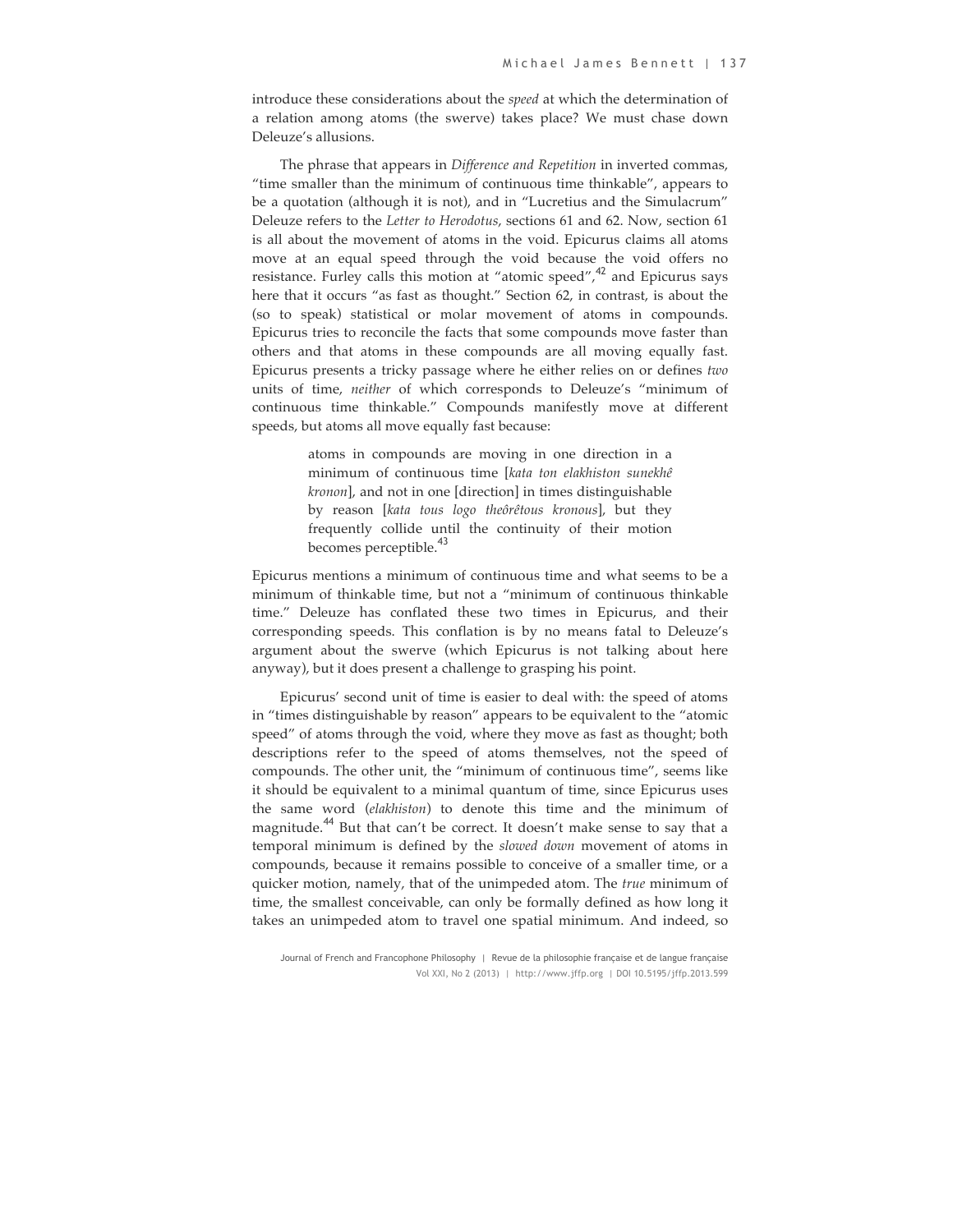great an authority as Furley denies that Epicurus could be referring to a true minimum when he says "minimum of continuous time." Rather, Furley thinks, what Epicurus calls "times discernable by reason" refer to true minima of time: "the times which are distinguishable only in thought are indivisible units of time—*periods* of time, of course, not instants or limits within which an atom 'has moved' (for you can never say 'it *is* moving') over an indivisible unit of space."<sup>45</sup>

Furley's reference to the Aristotelian distinction between "is moving" and "has moved", between *kinêsis* (movement or change) and *kinêmata* (jumps, or literally "having moveds"), hints at how we should resolve Deleuze's confusion.<sup>46</sup> What Epicurus calls an "*elakhiston* of continuous time" is not the same as an "*elakhiston* of time" full stop. Epicurean time, like motion and magnitude, is fundamentally *dis*continuous. A minimum of continuous time must be, Furley says, a "multiple" of true minima, more like an atom of time than a true minimum (since a minimum implies discontinuity).<sup>47</sup> If this is so, then what immediately follows the tricky passage in Epicurus makes sense: "For the added opinion about the imperceptible—that the time which can be distinguished by reason will allow for continuous movement—is not true of such things. $148$  That is, it is erroneous to think that continuous time (or movement) can produce discontinuous time (or movement). In fact, the opposite is true: there *seems* to be continuity at the level of perceptible bodies, but the discontinuous movements and times accessible to reason refute such continuity.

Sadly, Deleuze has transferred the word "continuous" into his discussions of Epicurean atomic motion where it does not belong. It is not the case for Epicurus, as Deleuze claims, that the "minimum of continuous time refers to the apprehension of thought."<sup>49</sup> But it would be fair to say that the true minimum of discontinuous time does refer to the apprehension of thought; that is, it can only be thought, and has to be thought, to explain the apparent continuity of molar movement. Luckily, Deleuze's error is not fatal to his claims about the swerve or the existence of genuinely problematic ideas in Epicureanism, because it merely misses an Epicurean distinction that is not central to Deleuze's argument: there are not two velocities of atoms in Epicureanism, as Deleuze thinks (the continuous speed of thought and the faster speed of the swerve); there are three (the continuous speed of opinion, the discontinuous speed of thought, and the even faster speed of the swerve). What Deleuze explicitly says—that the swerve, as a determination of the relation between atoms, is accomplished faster than a minimum of continuous time—is true but trivial, since for Epicurus the continuous time of opinion is slower than even the time of thought. But what Deleuze wants to say is far from trivial: that the determination of a relation among atoms is accomplished even faster than the smallest time determinable by reason—faster than the true minimum of time, not just faster than opinion but "faster than thought." Deleuze thus means that the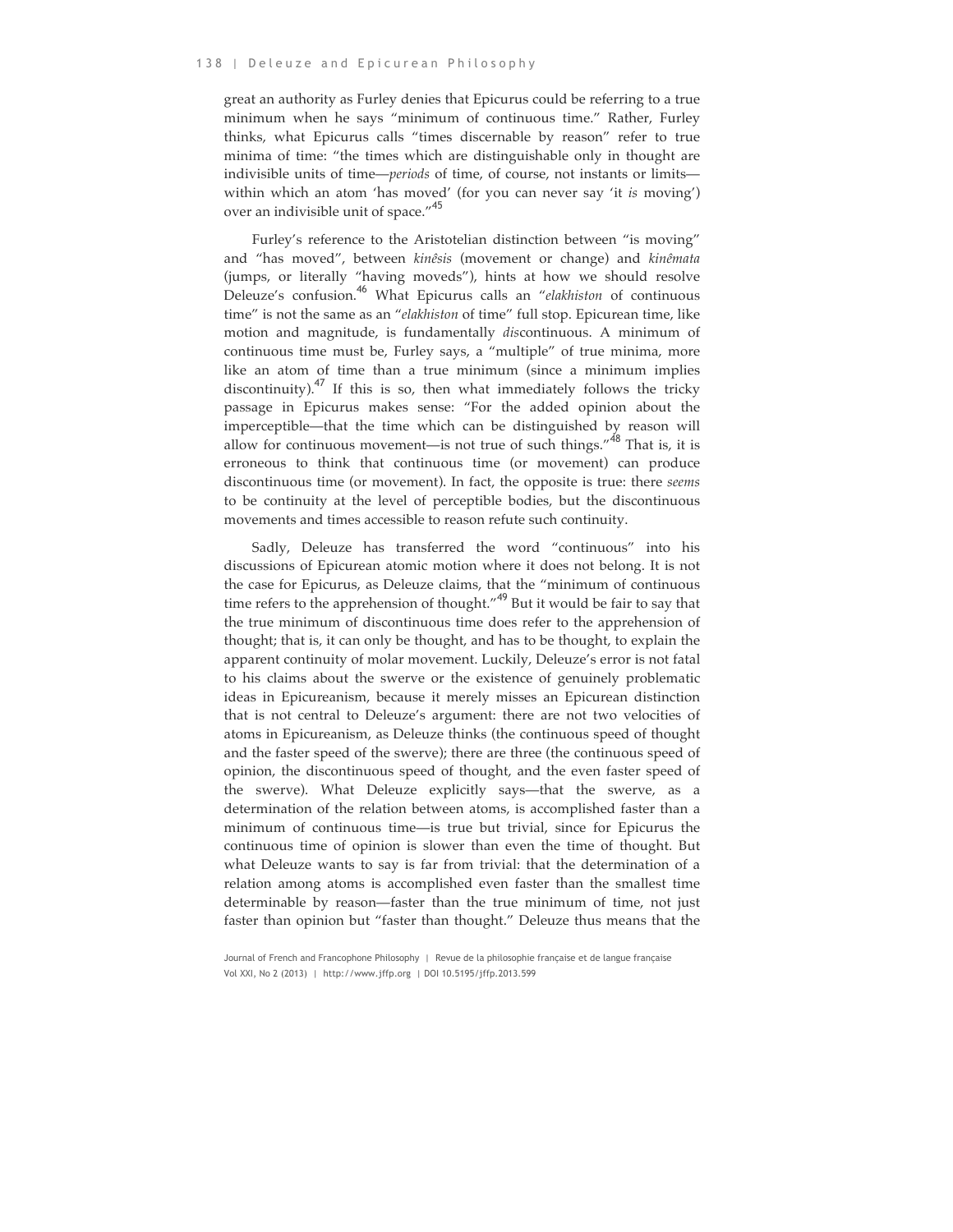swerve stands for a "third speed of the image" (as Melinda Cooper has aptly pointed out<sup>50</sup>), faster than both the image of opinion (continuity) and the *eidôla* of thought (discontinuity).

### **Good and Bad Infinities**

"Lucretius and the Simulacrum" expands on the idea that the swerve accomplishes an intrinsic reciprocal determination of atoms in a time smaller than the temporal minimum, or an originary synthesis of atomic motion, by introducing the related claim that Epicurean atomism entails distinguishing the true from the false infinity:

> What is essential to physics is to be found in the theory of the infinite, and of the spatial and temporal minima … [and] this fundamental object of physics: *to determine what is really infinite and what is not*, and to distinguish the true from the false infinite.<sup>51</sup>

According to Deleuze, the implicit Epicurean doctrine of infinities has everything to do with the theory of minima (or infinitesimals) and their relation to a prior determination that occurs through the swerve. Deleuze is aware of how the theory of indivisible minima is linked to an intuition that has been labeled "proto-calculus", as he remarks, "It is not surprising that Epicurus makes use here of the vocabulary of exhaustion: there is something analogous in the *clinamen* to a relation between the differentials of atoms in movement."<sup>52</sup> I take the phrase "differentials of atoms" to be approximately equivalent to *elakhista* or minima. Thus Deleuze implies that the theory of swerve as the relation between minima provides answers to questions about how they are related. David Konstan has influentially argued that the majority of such questions (e.g. how do minima abut one another, if not by means of limit-entities?) are badly posed from the Epicurean point of view, since they imply that the relation takes place in terms of the actuality of a mathematical state of affairs.<sup>53</sup> As we shall see, Deleuze claims in contrast that the relation of the differentials of atoms does not have the character of an actuality, but that the relation between minima in the swerve has the ontological status of a virtual event.

But how does the Epicurean theory of infinitesimals relate to the distinction between true and false infinity? Deleuze's attitude toward interpretations of calculus provides an instructive parallel. If Deleuze thinks that the relation *dy/dx* (differentiation) is an example of a "pure relation" that determines itself immanently, and that consequently the differential relation is prior to the primary function of which it is supposed to be "derivative",<sup>54</sup> then the primary function itself must be derived, or better generated, by an operation inverse to differentiation. This is *integration*, an operation typically understood as early as the seventeenth century as a "process of summation in the form of a series."<sup>55</sup> Now, the idea of summing

Journal of French and Francophone Philosophy | Revue de la philosophie française et de langue française Vol XXI, No 2 (2013) | http://www.jffp.org | DOI 10.5195/jffp.2013.599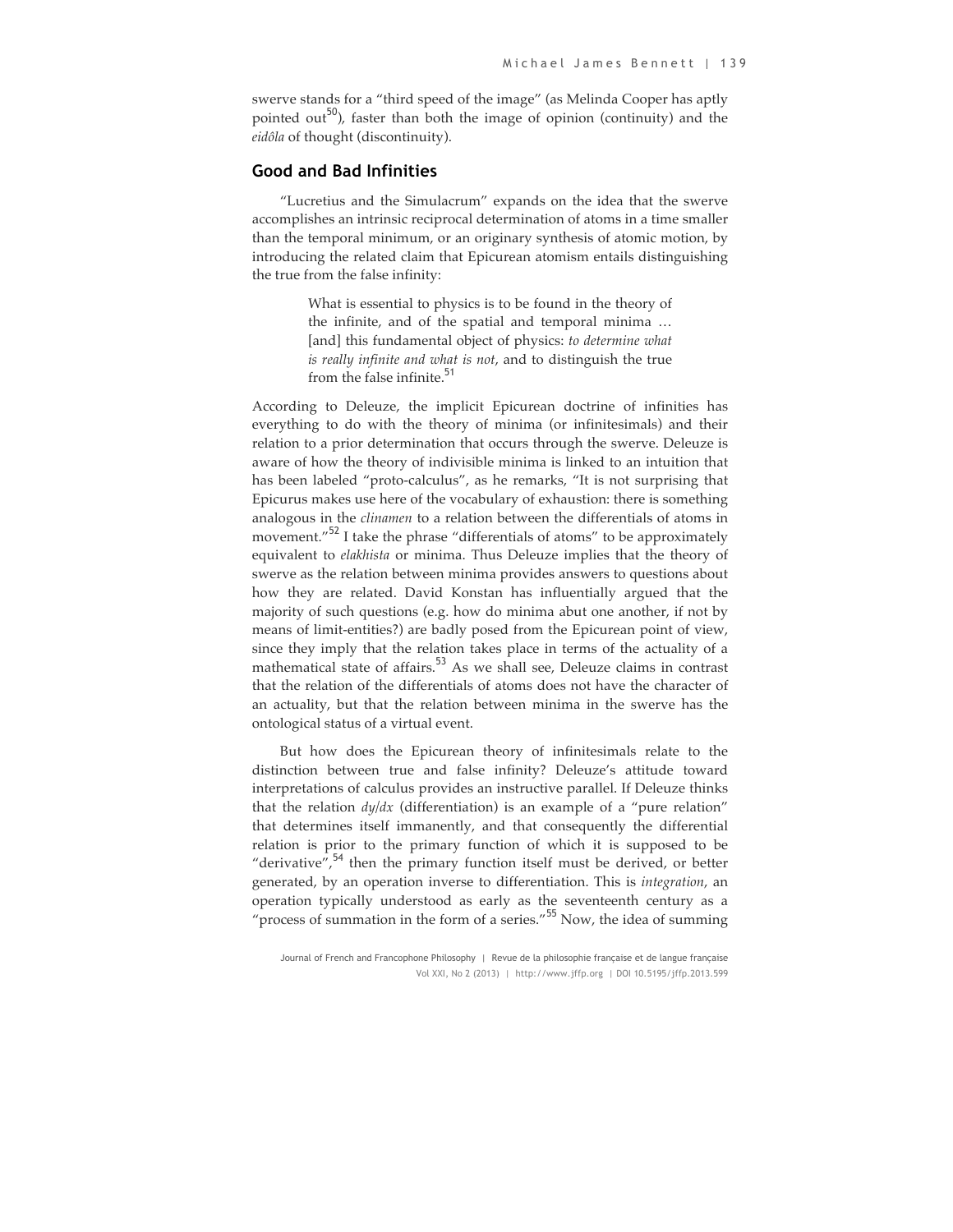infinitesimals is unattractive for a number of reasons (for example, the summation of indeterminate entities like *dx* to generate a determinate function looks question-begging), and it was replaced in the "discretizing" programme of Weierstrass and others by the notion of summing limitentities.<sup>56</sup> Nevertheless, as late as 1981 Deleuze expresses admiration for the idea of summing infinitesimals in order to generate functions from the differential relation. Deleuze considers this sense of integration to involve a novel formulation of infinity (novel in the sense of distinct from the inexhaustible infinity of classical geometry): integration shows that in the primitive function "something finite consists of an infinity under a certain relation." Under the influence of this novel infinity, Deleuze says, the calculus attains an "equilibrium point, for seventeenth-century thought, between the finite and the infinite, by means of a new theory of relations."<sup>57</sup> This new theory of relations is what Deleuze is looking to extract from different contexts and fields of inquiry. It is, for instance, the "treasure" hidden in the "barbaric" interpretations of the calculus and again in the Epicurean swerve.

Deleuze sees a similarly novel "theory of relations" afoot in Epicurean atomism, along with an allied novel sense of infinity. While the differential aspect of the new theory of relations is embodied in the figure of the swerve, the integral aspect appears in a notion of the infinite sum analogous to the barbaric interpretation of integration. For Epicurus:

> Nature must be thought of as the principle of the diverse and its production … Nature as the production of the diverse can only be an infinite sum, that is, a sum that does not totalize its own elements. Nature is not collective … it expresses itself through 'and' and not through 'is'. … things exist *one by one*, without any possibility of their being gathered together *all at once*. 58

Epicurus does not quite say what Deleuze attributes to him, but he comes close. Epicurus does identify the universe with an infinite number: "in terms of the number of atoms and the magnitude of the void, the universe [*to pan*] is infinite."<sup>59</sup> For Deleuze, the intrinsic self-determination of the problematic idea implies or requires this sense of an infinite sum that doesn't entail unity or totality, just as the extrinsic determination of the problematic idea implies or requires the presupposition of a "systematic unity of Nature", the World, which is even, in the case of Kant, conceived of as an infinite limit: "an *infinite determination* in relation to the concepts of the understanding."<sup>60</sup> Infinity without totality, on the other hand, presupposes the swerve as a kind of positive indeterminacy–—a vagueness that isn't a function of limited understanding—which Deleuze identifies with "the irreducible plurality of causes or causal series, and the impossibility of bringing causes together into a whole."<sup>61</sup> Infinity understood as a curative for holism is what Deleuze calls the "true infinity" advocated by Epicurus, and the swerve its embodiment.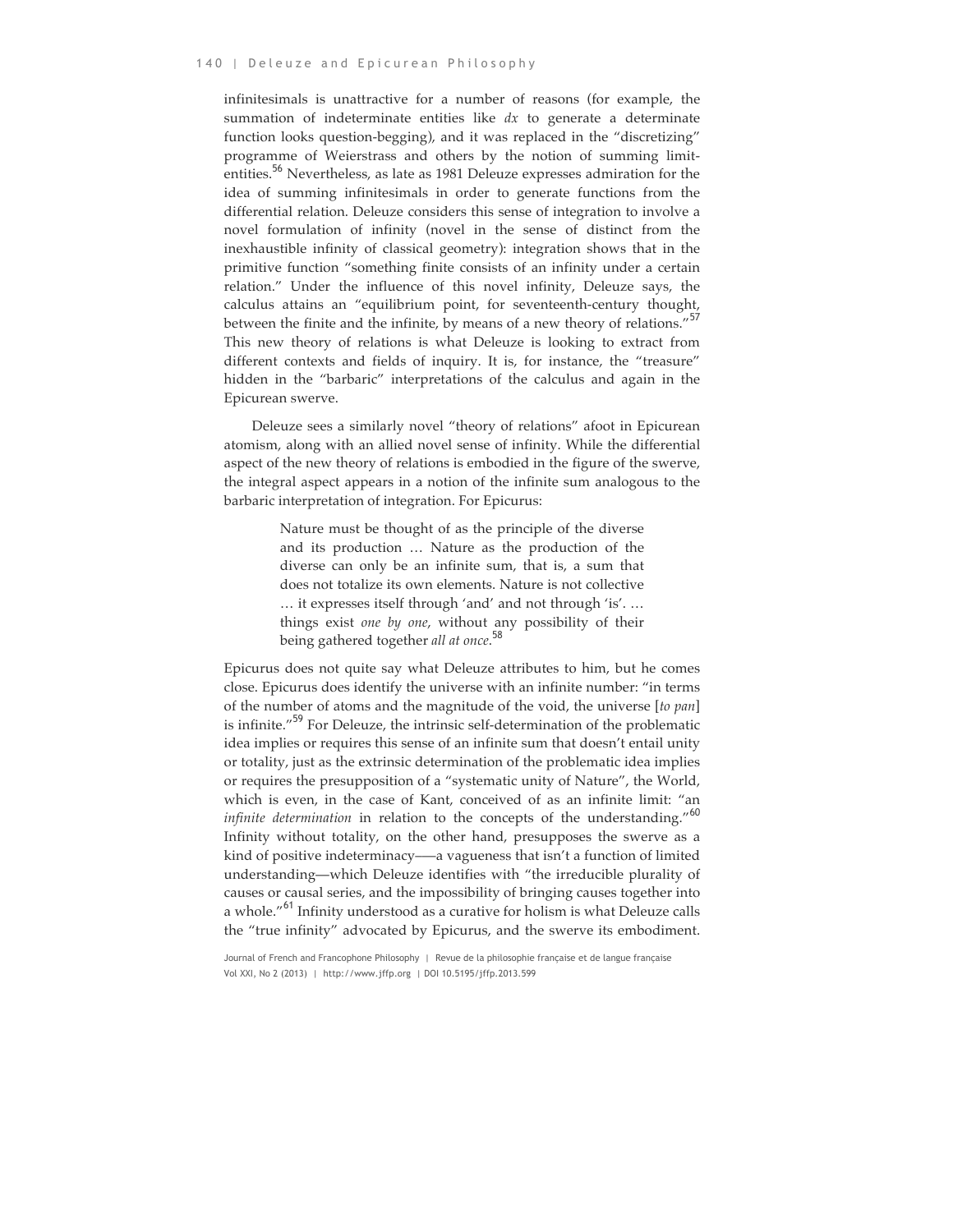Nature is truly infinite when the swerve stands for the unthinkability of "Nature as a whole."

What then is Epicurus' "false infinity"? Above all, Epicurus thinks we should *not* regard as infinite "every worldly or intra-worldly combination,"<sup>62</sup> even the compound of atoms we call the cosmos: "one must believe that the cosmoi, and every finite compound which is similar in form to those which are frequently seen, have come into being from the infinite … and that all are dissolved again."<sup>63</sup> Embracing a position criticized by Aristotle in *On Generation and Corruption*, Epicurus holds that the only sense of creation and destruction can be that of finite modes, becoming finite in birth and becoming infinite in death, so to speak. $64$  For example, Epicurus says, the percipient soul is just a compound of atoms in the world, finite and thus subject to losing the unity and identity characteristic of finitude but not infinity, in other words subject to disaggregation.<sup>65</sup> But Deleuze points out how for Epicurus illusions predicated on falsely attributing infinity to a merely intra-worldly combination produce suffering and psychic disturbance among humans.<sup>66</sup> For instance, the illusion of the infinite duration of the soul and the possibility of an infinitely long punishment after death is of this kind.<sup>67</sup> Epicurean physics has the moral purpose of divesting people of such mystifications by destroying the false infinity they presuppose.

But how does Epicurus explain why people have a false sense of infinity in the first place? According to Deleuze's innovative reading, the illusions of false infinity are consequences of the extreme speed at which *eidôla* are propagated. Like Kantian transcendental illusions, Epicurean false infinities are internal to perception-cognition itself. *Eidôla* impact the senses in a "time discernable to reason alone," and thus at a speed faster than a "minimum continuous time."<sup>68</sup> Deleuze equates the latter with a "minimum of *sensible* time." Since *eidôla* are not perceivable as such, one is only aware of perceiving permanent external objects. But the permanency of such objects is, for Epicurus, a function of opinion: we *believe* we see permanent objects or continuous motion, but we see *eidôla*. Because of the way perception, cognition and opinion divide their labor, Deleuze says, it is common for the illusions of false infinity to arise: "In virtue of their speed, which causes them to be and to act below the sensible minimum, *simulacra produce the mirage of a false infinite in the images they form*."<sup>69</sup> When one sees something (say, in a dream) that looks like a divine being or a terrifying human-animal hybrid, although it is a product of the motion of imperceptibly fast images and not a real, abiding object, opinion steps into its habitual role and ascribes existence and permanence to the simulacral object.<sup>70</sup>

Deleuze's contrast between true and false infinities, and the treatment of Epicurean nature as an infinite sum without totality, enhances his discussion of problematic ideas. Epicurean false infinity hinges on the fact that *simulacra* move "as fast as thought" and no faster. False Epicurean infinity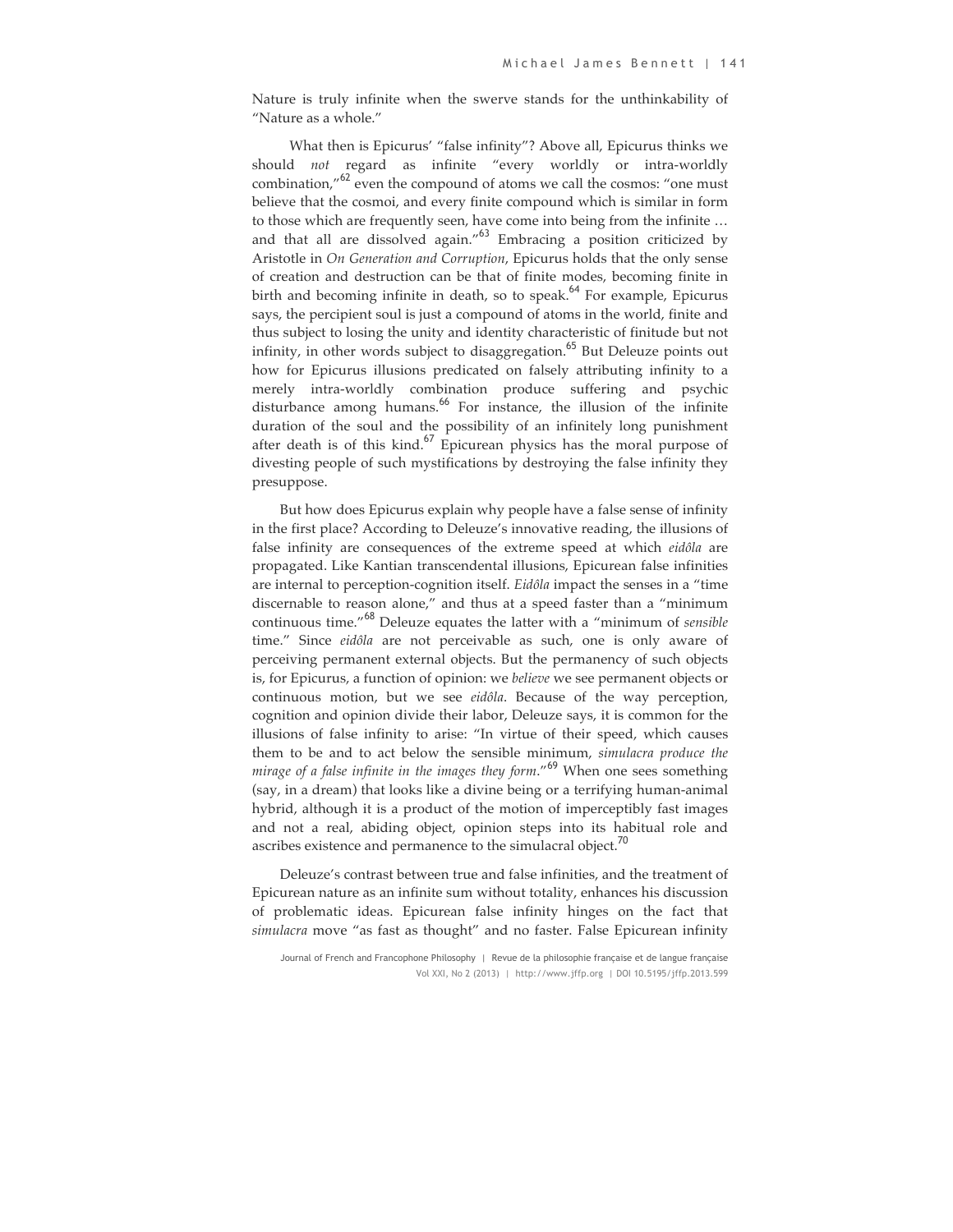remains with minima, *elakhista*, infinitesimals (the Epicurean equivalents of the undetermined *dx*), without advancing to an understanding of the positive role of the *clinamen* (equivalent to the differential relation *dy/dx*), that describes the intrinsic determination of difference in itself. What Epicurus denounces as false infinity is the ancient Greek counterpart of what Deleuze rejects as "extrinsicism", $71$  in which problematic ideas are understood from the point of view of something external to them – in the case of Kant, possible experience and what Deleuze calls "representation"; in the case of Epicurus, "added opinion."

But Deleuze's distinction between true and false infinity is oddly Hegelian. Is it out of keeping with Deleuze's well-known criticisms of Hegel in *Difference and Repetition*? <sup>72</sup> There appears to be an important contrast between Deleuze in 1961 ("Lucretius and the Simulacrum") and in 1968 (*Difference and Repetition*). In the latter, far from affirming a true infinity, Deleuze argues that a rejection of Kantian extrinsicism requires a rejection of the distinction between finite and infinite along with the false question of whether infinitesimals are real or fictional.<sup>73</sup> The distinction is false because the relationship between infinitesimals is a problematic idea, and hence a way of letting difference think for itself, and "*the entire alternative between finite and infinite applies very badly to difference*."<sup>74</sup> In *Difference and Repetition*, "infinite" and "finite" merely describe an oscillation internal to representation, the systole and diastole of its variable comprehension: "infinite and finite are indeed characteristics of a representation in so far as the concept that it implicates develops all its possible comprehension or, on the contrary, blocks it."<sup>75</sup> Here infinity inevitably means infinite representation tied to a conception of possibility as the exceedingly great extent to which a concept's form of identity can be stretched.<sup>76</sup> In "Lucretius and the Simulacrum", on the other hand, Deleuze recognizes two infinities – one associated (as I have argued) with the infinity of representation and the extrinsicism of the Kantian Idea, and the other associated with the nature of the problematic idea in its intrinsic development. Despite the consistency of Deleuze's oeuvre, he vacillates on the topic of infinity. In *Difference and Repetition* it sounds like infinity *as such* cannot escape from representation. That book is silent about the other kind of infinity, associated with the selfdetermination of problematic ideas, and the speed of the synthetic activity of the atomic swerve that relates infinitesimals.

## **Deleuze and Guattari's Epicurean Formalization of Problematics**

Given the underlying parallels between *Difference and Repetition* and "Lucretius and the Simulacrum", and despite the discrepancy on the topic of infinity, we should expect Deleuze to distinguish between good and bad infinities on his own behalf and to advocate the former. This is precisely what he and Guattari do in *What is Philosophy?* (1991), a book that makes

Journal of French and Francophone Philosophy | Revue de la philosophie française et de langue française Vol XXI, No 2 (2013) | http://www.jffp.org | DOI 10.5195/jffp.2013.599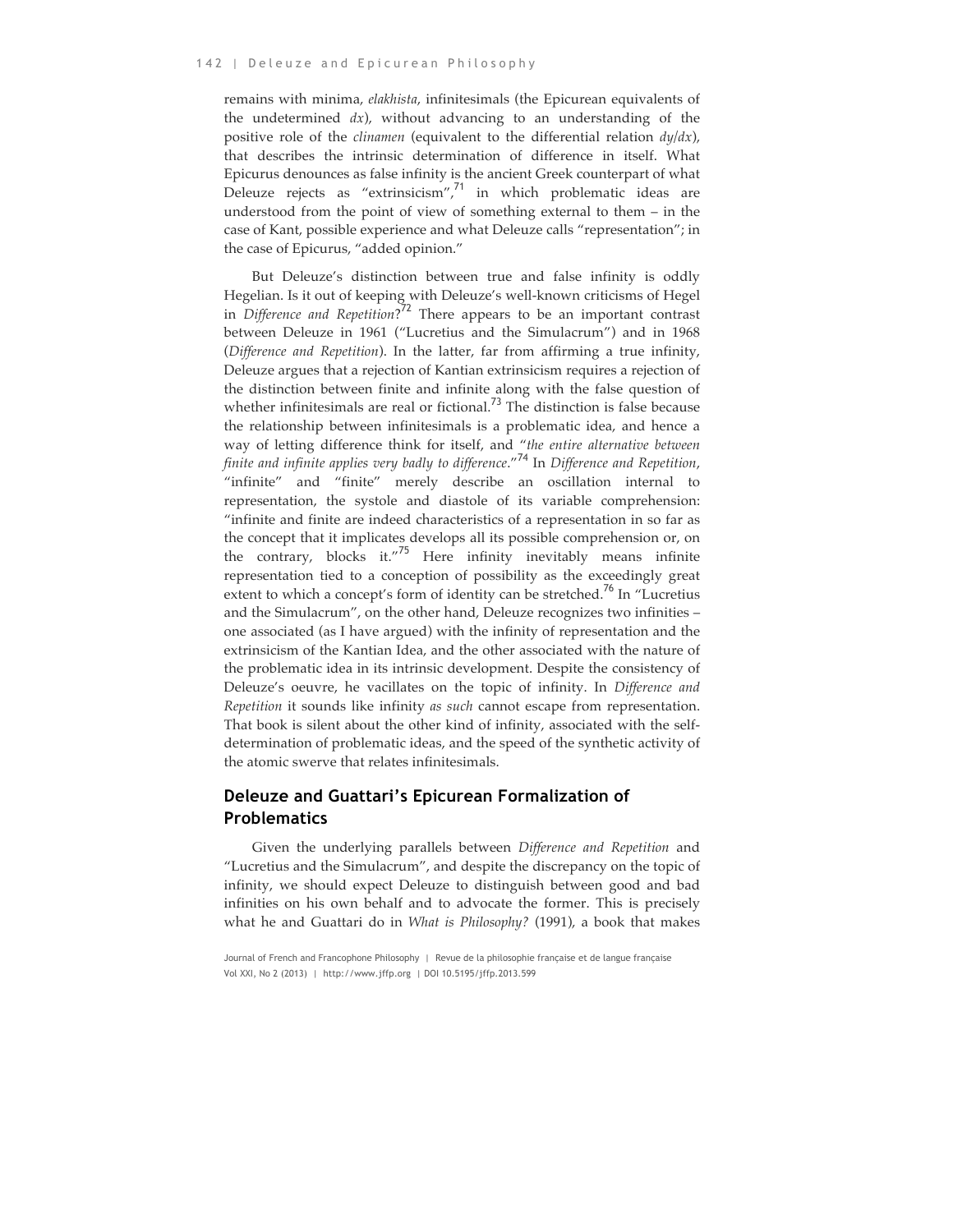Deleuze's debt to Epicurus even clearer. *What is Philosophy?* presupposes a relationship between thought and infinity. As Deleuze and Guattari put it: "Thought demands 'only' movement that can be carried to infinity. What thought claims by right, what it selects, is infinite movement or movement of the infinite. It is this that constitutes the image of thought."<sup>77</sup> Such an image of thought is distinct from the dogmatic image Deleuze criticizes in *Difference and Repetition*, which is theorematic, extrinsicist and often inspired by negativity. *What is Philosophy?* contains the formalization of an alternative image of thought, which conceives of ideas as problematic and intrinsically self-determining. And, to the extent that thought is related to infinity in terms of speed, Deleuze and Guattari's new image of thought has an explicitly Epicurean inspiration: "From Epicurus to Spinoza … the problem of thought is infinite speed."<sup>78</sup> While Spinoza is discussed elsewhere a number of times in *What is Philosophy?*, Epicurus is not. The derivation of the book's theses from Epicurus remains implicit. Here I shall make it explicit.

The notion of infinite speed is basically the crux of *What is Philosophy?* Deleuze and Guattari identify infinite speed, in turn, with chaos: "Chaos is defined not so much by its disorder as by its infinite speed with which every form taking shape in it vanishes."<sup>79</sup> Deleuze and Guattari continue, in terms that recall *Difference and Repetition*, *Logic of Sense* and the Epicurean theory of generation and destruction: "[chaos] is a void that is not a nothingness but a *virtual* … without consistency or reference … Chaos is the infinite speed of birth and disappearance."<sup>80</sup>

Crucially, the infinity that Deleuze and Guattari accept and affirm in *What is Philosophy?* is a virtual infinity. What does this mean? Virtual infinity is the figure through which *Difference and Repetition* and "Lucretius and the Simulacrum" are reconciled. In *Difference and Repetition*, virtuality refers to the internal differentiation of the problematic idea, effected by intrinsic or immanent mechanisms, which is opposed to the interpretation of ideas in terms of possibilities (e.g. as *im*possibilities, something Deleuze considers to be implicit in Kant). $81$  Deleuze thinks that the difference between possible and actual states or objects is not a strong enough modal difference to ground a philosophy of difference in itself. Aristotle's terms "possible" and "actual" describe modes of one identical concept (some one thing), to which an existential quantifier is applied in the case of the actual and denied in the case of the possible.<sup>82</sup> Deleuze wonders, "What difference can there be between the existent and the non-existent if the non-existent is already possible, already included in the concept … Existence is *the same* as but outside the concept." If one begins with this style of thinking about possibility, it turns out that "difference can no longer be anything but the negative determined by the concept."<sup>83</sup> The determination of difference as negative is the great drawback of the discourse on possibility. The virtual state of the elements of problematic ideas is not similar, Deleuze says, to a supposed possible state. Fundamentally, this is because virtualities are not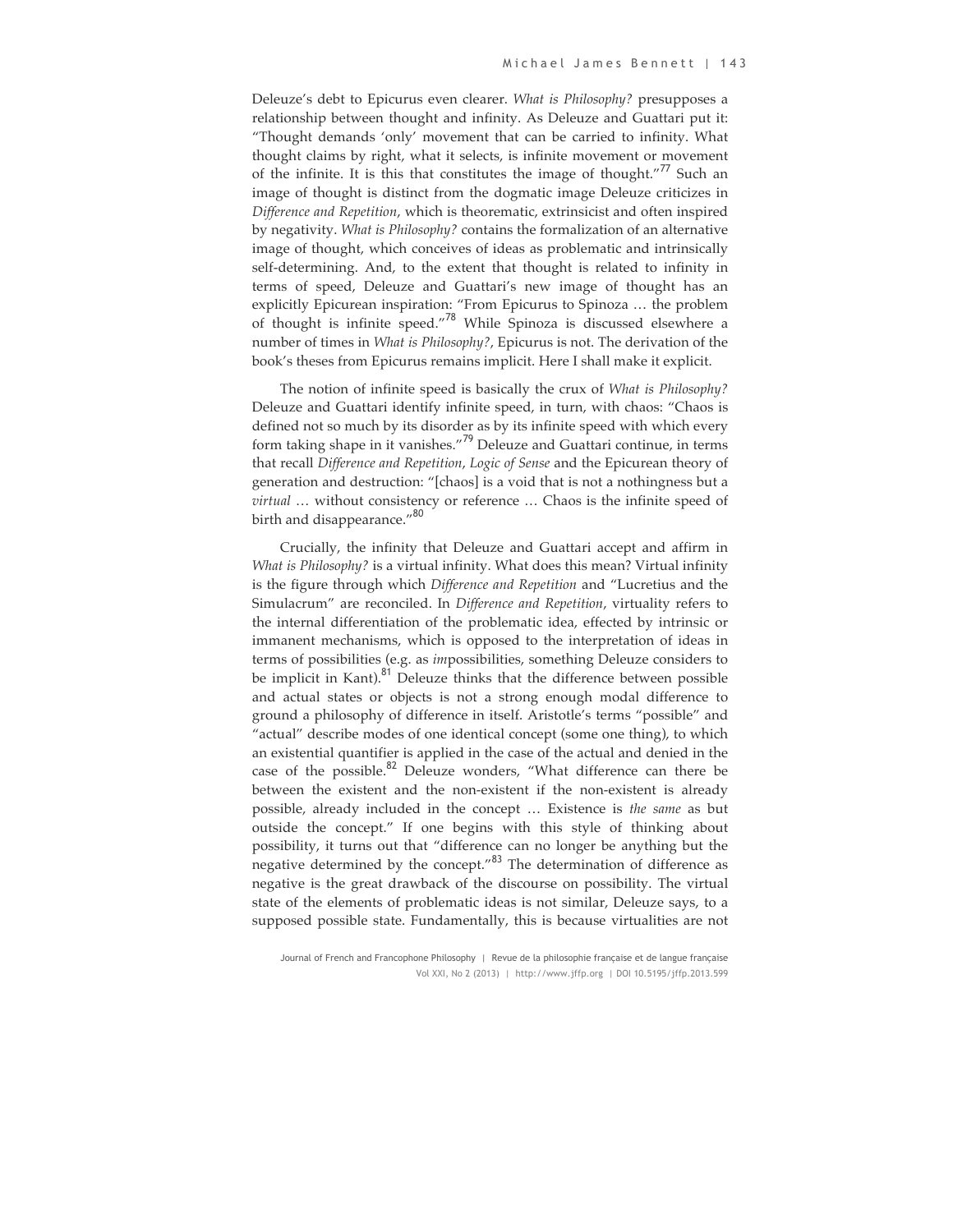'unreal' (in the sense of lacking actual existence): "The virtual is opposed not to the real but to the actual. *The virtual is fully real in so far as it is virtual*. … [It is] 'real without being actual, ideal without being abstract'."<sup>84</sup> The difference between virtuality and actuality (between problematic idea and real experience), as opposed to the discourse on possibility, *is* adequate to theory difference in itself. Virtual and actual are different in kind, but such a difference in kind is not connected to the presence or absence of reality or existence: "it is difficult to understand what existence adds to the concept when all it does is double like with like. Such is the deficit of the possible."<sup>85</sup> The same sense of virtuality is obviously intended in *What is Philosophy?*, where the philosophical concept is said to be "real without being actual, ideal without being abstract."<sup>86</sup>

Just as infinity is affirmed in *What is Philosophy?* (as the infinite speed of the virtual), in contrast with *Difference and Repetition*, the term "concept" has also changed its sense. Deleuze and Guattari memorably define philosophy as the creation of concepts, but such concepts are not understood, as they are in *Difference and Repetition*, as applications, with greater or lesser extension, of a given form of identity. $87$  This is the case in the earlier book seemingly because it treats concepts solely as Aristotelian universals or as Kantian categorial concepts of the understanding.<sup>88</sup> In contrast, in *What is Philosophy?* concepts are the proper subset of problematic ideas endemic to philosophy. Concepts are specifically "philosophical Ideas", one of at least three kinds of "creative ideas", the other two belonging to science and  $art.^{89}$  To put it another way, concepts are the philosophical manner in which problematic ideas are meant to determine themselves intrinsically. Deleuze and Guattari describe concepts in a variety of suggestive ways: a real concept is an "incorporeal" that does not refer to a state of affairs but "speaks the event, not the essence of the thing."<sup>90</sup> The concept of a bird, for instance, does not refer to the specific or generic essence (e.g. "blue jay" or "*corvidae*"), but the "composition of its postures, colors, and songs: something indiscernable that is not so much synesthetic as syneidetic."<sup>91</sup>

This conception of concepts is quite far from the extension of a preexistent identity or essence. Deleuze and Guattari do say, however, that a concept is the "condensation" or gathering together of heterogeneous elements (postures, colors, etc.). The Deleuzoguattarian concept is defined as "*the inseparability of a finite number of heterogeneous components traversed by a point of absolute survey at infinite speed*." And "survey", they explain, means the "specific infinity" of the concept's state.<sup>92</sup> What should we make of the totalizing operation of creating a concept, on the one hand, and the reference to infinity, on the other? According to Deleuze and Guattari, concepts gather variations like this on account of the specific relation of philosophy to chaos (i.e. virtual infinity or infinite speed): "philosophy wants to know how to retain infinite speeds while gaining consistency, by *giving the virtual a consistency specific to it*."<sup>93</sup> In other words, philosophy wants to emulate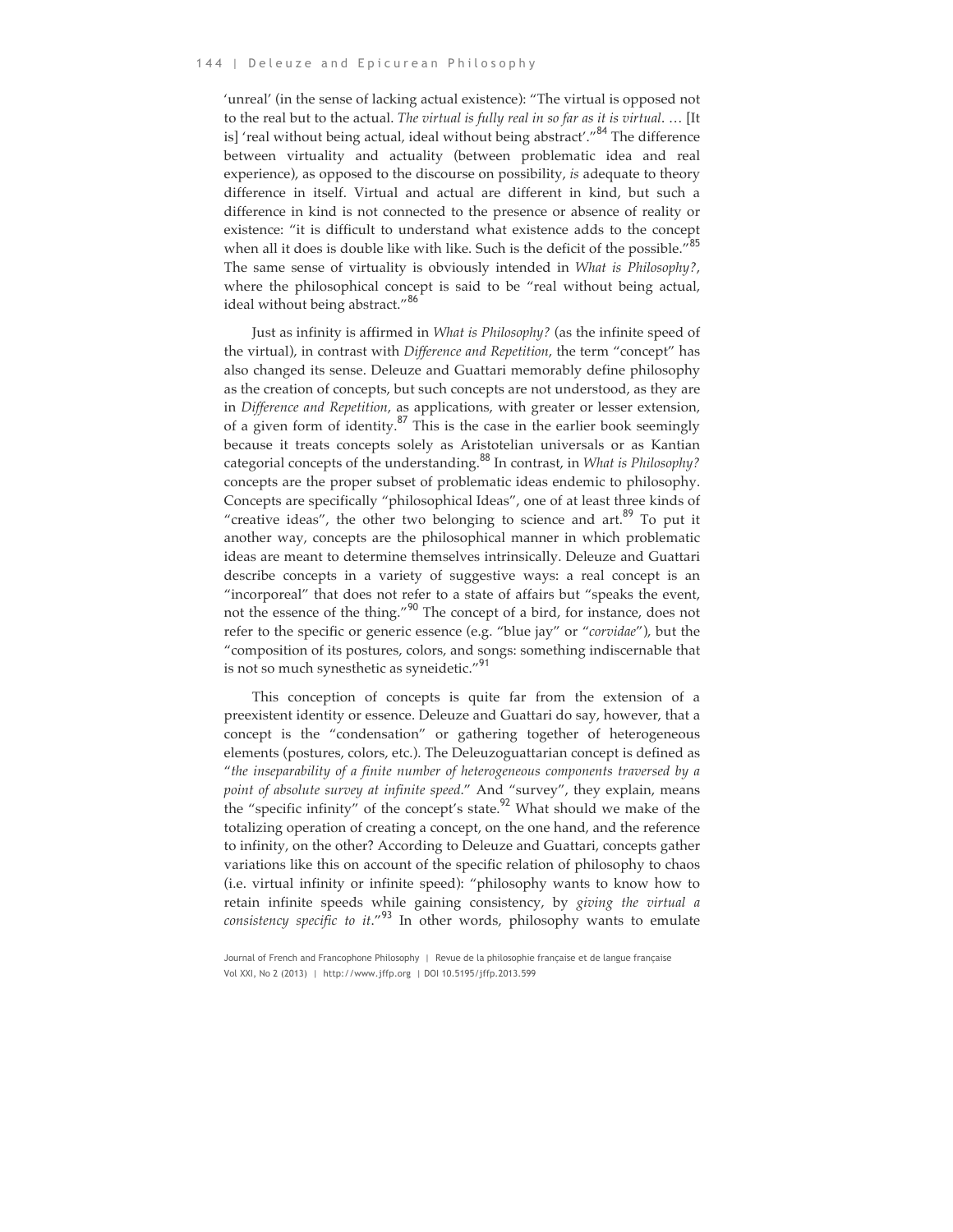virtual infinity but in a *less "dissipative"* manner,<sup>94</sup> preserving the diverse elements that would otherwise vanish. It does so, in part, by creating concepts that gather together heterogeneous variations (e.g. of colors, postures, etc.) into a whole (still "fragmentary" because it is not a finished totality that coheres through a form of identity), which is in turn identified with the "specific infinity" of the concept (e.g. blue jay). Deleuze and Guattari adopt Epicurean language to say that philosophy "selects infinite movements of thought and is filled with concepts formed like consistent particles going as fast as thought."<sup>95</sup>

But creating concepts is not all that philosophy does. If it were, then philosophy would remain open to the criticism that it merely approximates virtual infinity in an extrinsic manner, by asymptotally comparing an extremely fast but finite conceptual speed with the truly infinite speed of chaos. By retaining the Epicurean terminology and saying that the conceptual approximation of virtual infinity moves "as fast as thought", Deleuze and Guattari imply that virtual infinity itself moves *faster than thought*, at "swerve-speed" rather than "atomic speed", so to speak. In both calculus and Epicureanism, Deleuze thinks, an account of the problematic as undetermined is supplemented by its self-determination. Both *dy/dx* and the *clinamen* are specific incarnations of, or ways of thinking about, a primordial mechanism of relation or relatedness that precedes the diversity of relata.

So what do Deleuze and Guattari mean by speed? Speed should be understood as the speed of becoming. Since in *The Logic of Sense* Deleuze explicitly identifies events with Platonic "becomings",<sup>96</sup> the fact that a concept "speaks the Event" by emulating infinite speed suggests that becoming occurs at infinite speed. Commentators sometimes attempt to describe Deleuze's (or Deleuze and Guattari's) philosophy as promoting the priority of "relation" over the terms or self-identical things related.<sup>97</sup> That is to say, roughly, a "thing" is just a local, relatively stable system of relations, and not the embodiment of an essence whose identity belongs to it as a first principle. Rather, a thing has had to become identical, to become what it is, and is thus subject to a becoming, which is "prior" to its identity. In the old philosophical contrast between being and becoming, being always means the being of some one thing.<sup>98</sup> Rather than "relation", Deleuze and Guattari talk about "speed." The virtue of this approach lies in the fact that while the speed of a being is necessarily finite the speed of becoming is not. Becoming must only be said to occur at a calculable, finite rate if it is assumed that becoming is something that happens to beings already given, in terms of which becoming is measured. But Deleuze's difference is not the difference between two things, but the difference that produces things, whose selfidentity is just a relative not an absolute determination.

Deleuze and Guattari describe the primacy of pure becoming as "infinite speed" because although becoming means a movement, it is not the movement of some thing (in the sense of *some one thing*). Deleuze and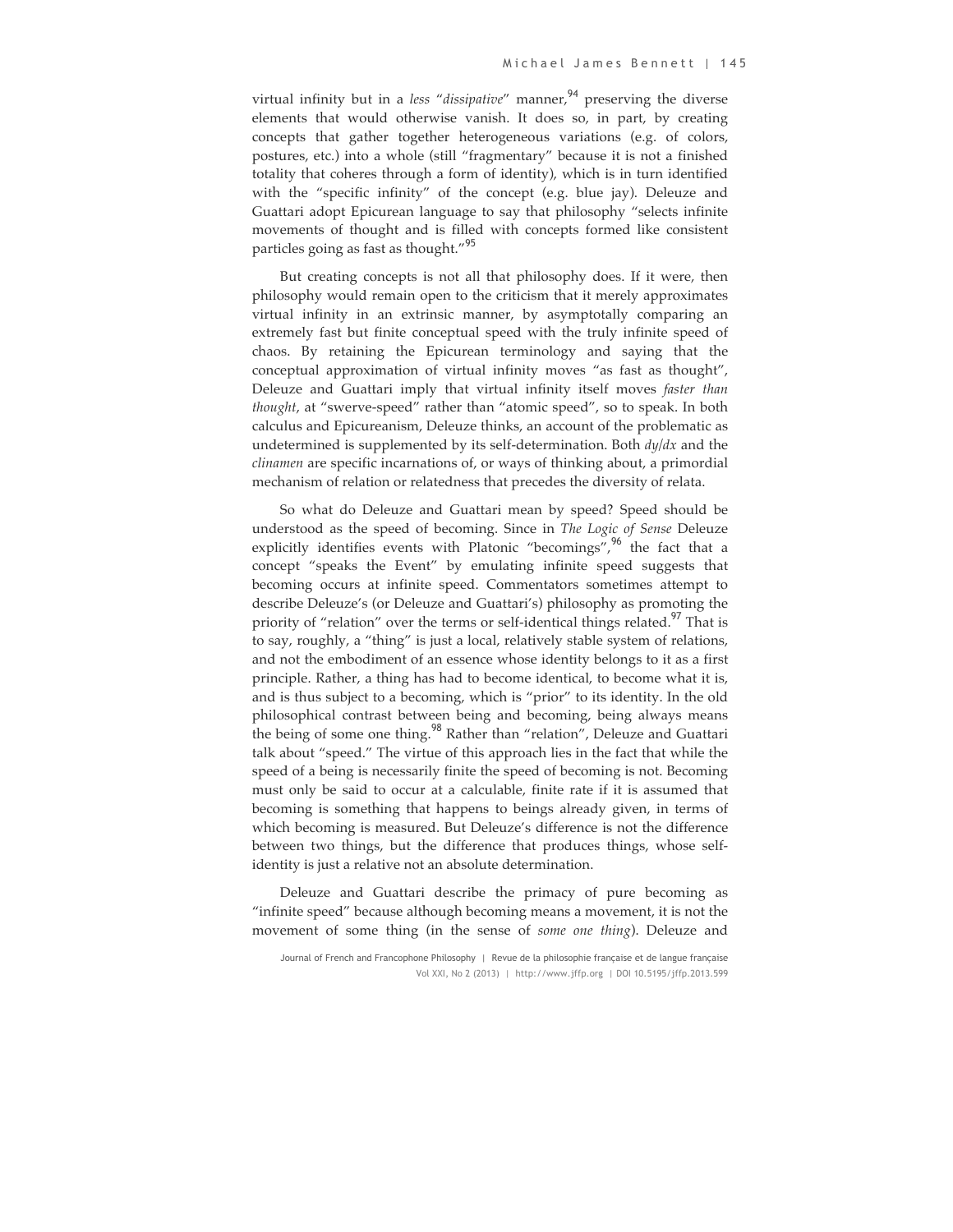Guattari's "infinite speed" does not mean an actual being accelerated to an unlimited velocity (something inconceivable). To call the speed of becoming infinite is to submit to a paradoxical expression, to the extent that the speed of becoming is incalculable in terms of a finite framework. It is called infinite, because it has no finite speed. If "speed" means calculable speed, then becoming has no speed; if "speed" does not mean calculable (finite) speed, then the speed of becoming is infinite. As we shall see, Deleuze and Guattari contrast infinite speed with the very fast but finite speed involved in calculating the actual speeds of self-identical things (which they call "actualities").

To put it otherwise, Deleuze and Guattari's "infinite speed" means faster than the minimum time conceivable (a time minimum), and *a fortiori* faster than the fastest physical movement. In Epicurean terms, infinite speed means "faster than atomic speed." Concretely, this entails that movement at infinite speed has always already occurred whenever we isolate what we believe to be a conceptual or physical minimum. The identifiable minimal things (possessing unity, identity, etc.) that we are able to isolate have always *become* identifiable, in the extreme, at an infinite speed. And Deleuze and Guattari credit Epicurus, and the notion of swerve, with discovering this kind of speed (so long as we understand the swerve not to mean just a relation between already self-identical atoms, but the fact that the motion of atoms is always tending to change, to become different, before it can be determined, assigned a calculable speed or direction). Finally, Deleuze and Guattari call infinite speed *virtual* because they want to claim it is something real, but not something that should be understand in terms of an external framework (which would be actual). Becoming-different occurs at a virtual, infinite speed because (like the swerve) it describes the way that apparently unified and self-identical things are only determined as unified and selfidentical according to external criteria, but genuinely possess the internal power of determining themselves, which describing them in terms of their actual existence and self-identity obscures or ignores.

For Deleuze and Guattari, philosophy's creation of concepts is always accompanied by the correlative constitution of what they call a "plane of immanence", a "secant plane" of virtual infinity, or a section of chaos.<sup>99</sup> The best way to understand the plane of immanence is as a way of making explicit what remained all-too-implicit in the discussion of problematic ideas in *Difference and Repetition*, that it is crucial for problematic Ideas to be allowed to determine themselves immanently, that is, in an intrinsic way, rather than being determined by some external agency or evaluated according to external requirements. What Deleuze calls "representation" means the pervasive application of extrinsic requirements to the problem, and it returns in *What is Philosophy?*:

> Philosophers have not been sufficiently concerned with the nature of the concept as philosophical reality. They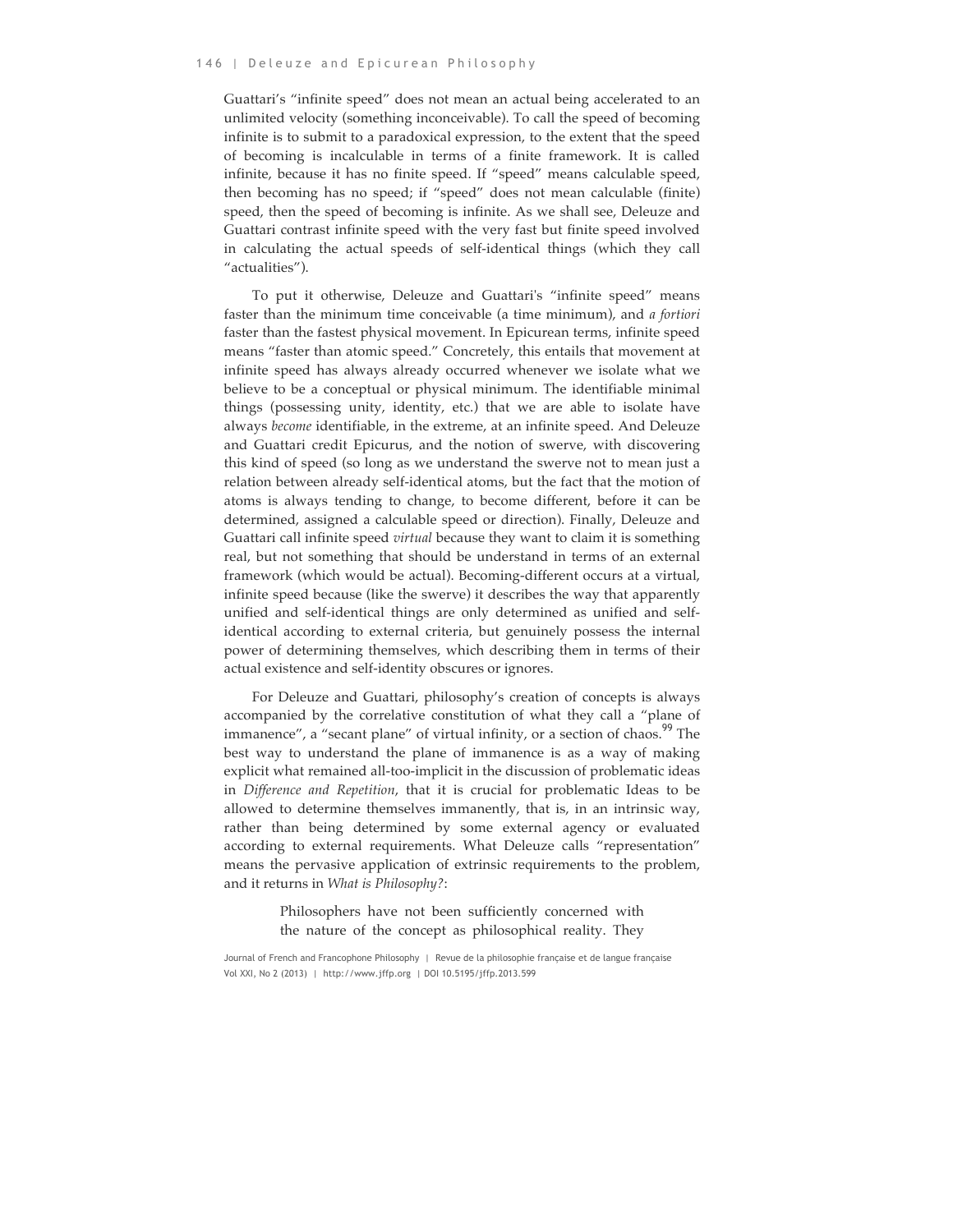have preferred to think of it as a given knowledge or representation that can be explained by the faculties able to form it (abstraction or generalization) or employ it (judgment).<sup>100</sup>

The creation of concepts, in contrast, is not the function of a faculty or indeed any unilateral action of thought on something outside it. Rather, the creation of concepts depends on their "self-positing" or "autopoetic characteristic." The requirement that concepts have this characteristic is equivalent to the requirement that theories of problematic ideas shift from being extrinsicisms to intrinsicisms, and it is formalized in the figure of the plane of immanence: "there is philosophy wherever there is immanence."<sup>101</sup>

The Epicurean plane of immanence carries movement to an infinite speed—faster than the fastest thinkable speed (which would be the discontinuous traversal of one minimum of magnitude in one minimum of time) to a speed "faster than thought." While the speed of a concept is the speed of thought, this remains nevertheless a specific infinity, an approximation of an even faster speed, associated with the autopoetic selfpositing of problems, and described in Epicureanism in terms of a mechanism of relation or synthesis anterior to relata (which is Deleuze's interpretation of the *clinamen*). Deleuze suggests that such a vision of philosophy inaugurates a new theory of relations or image of thought, the alternative to the dogmatic image that Deleuze sought to articulate throughout his career. There is no doubt that this image of thought has a profoundly Epicurean inspiration. The entirety of *What is Philosophy?* is devoted to the formalization of such an alternative. The formalization starts with the notion of virtual infinity (or chaos), which is sectioned by three different planes (corresponding to philosophy, science and art, respectively). The philosophical plane-section is a plane of immanence that attempts to render consistent the virtuality of the infinite, which means doing justice to the tendency of problems to determine themselves in novel ways.

The chaotic image of thought in *What is Philosophy?* has a profoundly Epicurean inspiration, but not an exclusively Epicurean one. To the extent that the discussion of speed resonates with Deleuze's conception of virtual multiplicities, it is inspired by a reading of Henri Bergson and Bernhard Riemann. A comparative reading of the concept of speed as it is at work throughout Deleuze and Guattari's *A Thousand Plateaus* also reveals contributing intertexts, for example, the ethnographical works on nomadic cultures that Deleuze and Guattari use to motivate their "Nomadology", and Paul Virilio's political thesis in *Speed and Politics* that the political state is a filter or regulator of speeds associated with the rebellious masses, among others.<sup>102</sup> In *What is Philosophy?* Deleuze and Guattari also remark that the problem of infinite speed engages the philosophy not just of Epicurus but of Spinoza. Epicurean physics is one source among many for the "dromological" (to borrow a term from Virilio) metaphilosophy developed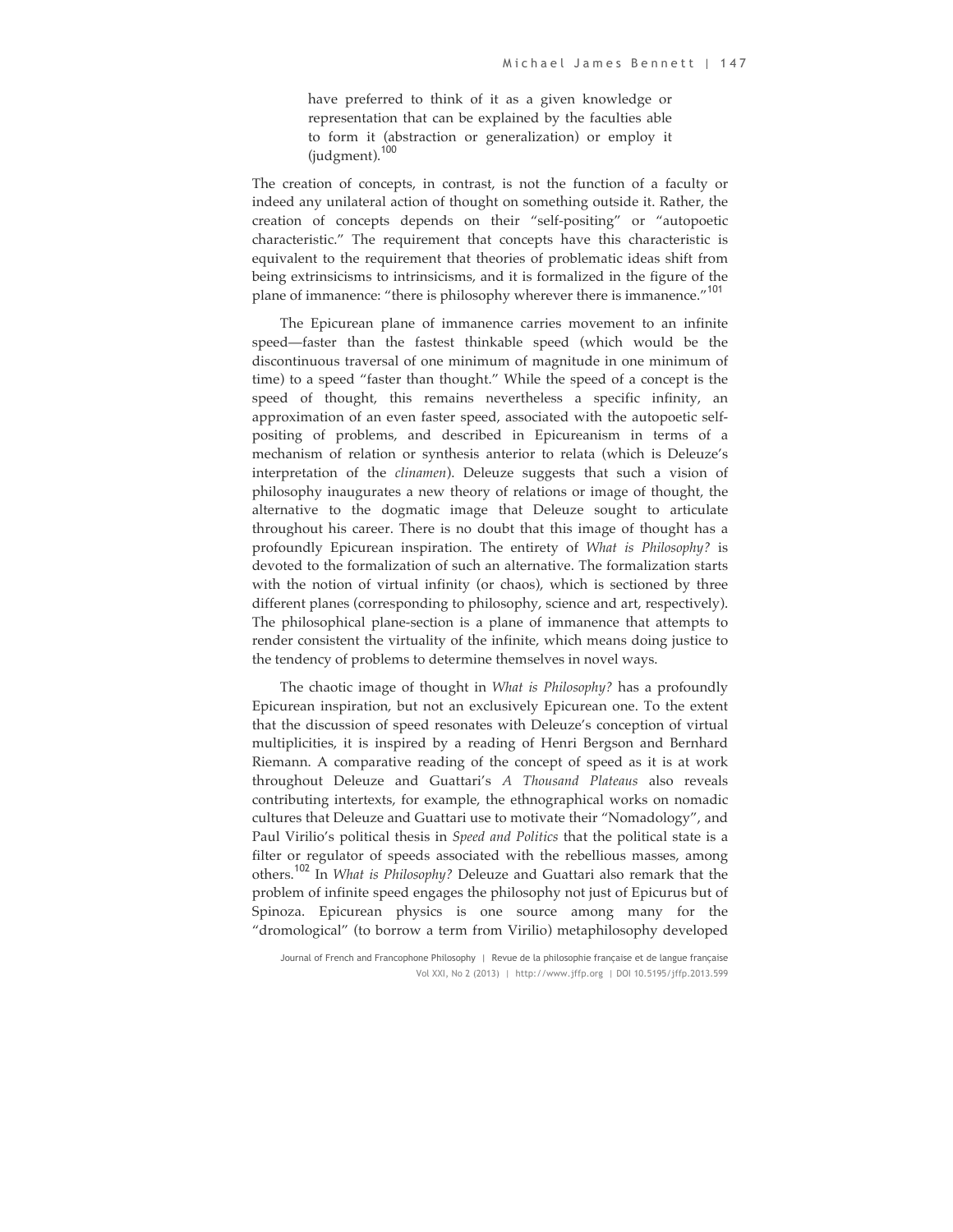in *What is Philosophy?* Nevertheless, the specific form that the discussion of speed takes (in terms of infinity and chaos) is best understood in light of the references to Epicurus.

#### **Conclusion: Infinite Speed is Not Very Fast Finite Speed**

The discussion of infinite speed in *What is Philosophy?* has at least one direct application. While Deleuze and Guattari's meta-philosophical conception of philosophy is clearly Epicurean in inspiration, their conception of the relation between philosophy and science is equally clearly inspired by the Stoics. For Deleuze and Guattari, the correct way to explain the disciplinary and methodological differences between science and philosophy is in terms of the Stoic distinction "between, on the one hand, states of affairs or mixtures of bodies in which the event is actualized and, on the other, incorporeal events."<sup>103</sup> While they define philosophy as the creation of concepts and of a correlative plane of immanence, science is the creation of "functions" and of a "plane of reference."<sup>104</sup> The big difference between science and philosophy, in their view, is that scientific functions express states of affairs in the revitalized Stoic sense. Such states of affairs are "actualities, even though they may not yet be bodies or even things, units or sets."<sup>105</sup> Philosophy, as we saw, is not concerned primarily with actualities but with virtual events: "It is a *concept* that apprehends the event, its becoming, its inseparable variations; whereas a function grasps a state of affairs."<sup>106</sup> The contrast between actual and virtual returns in the neo-Stoic distinction between science and philosophy. If *virtual*, as I have said, refers to the internal differentiation of the problematic idea, which Deleuze has explained as something effected by immanent mechanisms of relation that are "infinitely fast" (that is, accomplished before any given thought can occur or entity exist), then what is actual? Deleuze and Guattari claim that actuality refers to the field of reference created by the sectioning of chaos characteristic of science. While philosophy creates concepts in order to emulate virtual infinity by means of the specific infinity of the concept and the "consistent virtuality" of the plane of immanence, science is characterized by a different approach. It doesn't bother trying to retain virtual infinity, but to accomplish something by relinquishing it: science "relinquishes the infinite, infinite speed, in order to gain *a reference able to actualize the virtual*." It accomplishes this specifically by slowing down infinite speed. Science is concerned not with the infinite speed of the virtual but the very fast speed of the actual. "To slow down,, Deleuze and Guattari say, means "to set a limit in chaos to which all speeds are subject"; that is to say, installing a limit that acts as a parameter, or extrinsic metric, to which actualities are related (what Deleuze and Guattari call a "plane of reference"). $107$  In contrast, the "infinite" speed of virtual infinity has the sense of a becoming that is faster than any such limit. Deleuze and Guattari's point in talking about infinite speed is that whenever a very quick but finite speed is installed as a limit and a specific field of (scientific) understanding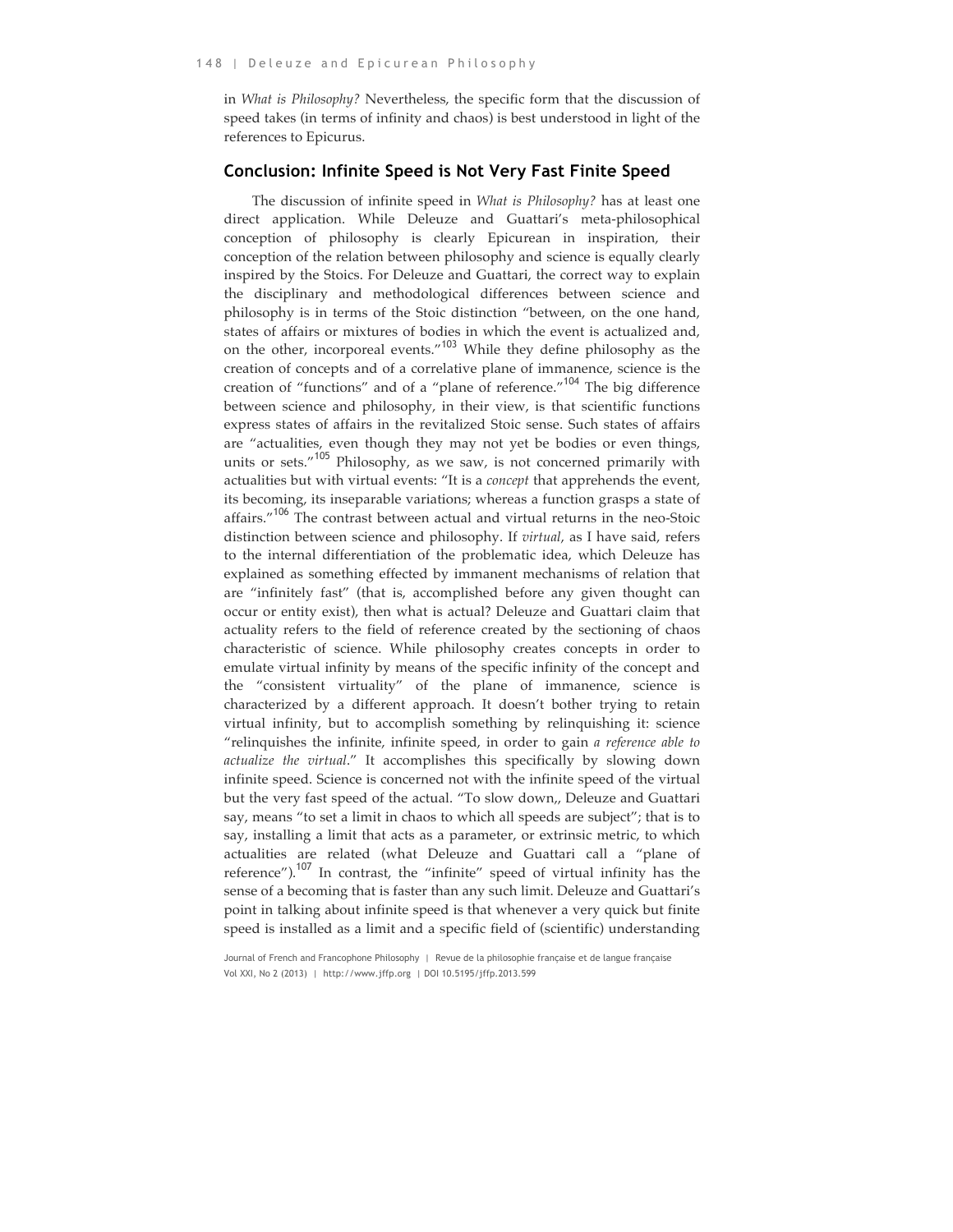emerges, any claims to understand becoming or difference from the point of view of this scientific field (in terms of actualities) is undermined by the fact that an "infinitely fast" becoming-different will already have occurred. It's no use, moreover, thinking that this sort of becoming doesn't occur, or can just be ignored. It ought, rather, to be understood as the necessary condition of actually diverse things as something real but not actual (in Deleuze and Guattari's terms "virtual"). Deleuze and Guattari's name for the moving or changing elements that are involved in the "infinitely fast" becoming, which is primary and seems from the point of view of actuality always to have already occurred, is event.

Take the concept of atomism. It can be construed in both actual and virtual terms. Epicurus' theory that the *eidôla* of which thought is made travel at some incredibly fast speed "atomic speed" can be seen (as I have argued) as a problematic idea in Deleuze's sense in relation to the *clinamen* whose velocity exceeds the speed of atoms. If this is so, then the swerve is the Epicurean figure of what Deleuze and Guattari call "virtual infinity." And insofar as this operator of pure relation or pure becoming, prior to the actuality or self-identity of elements, belongs to Epicureanism then the Epicurean concept "speaks the event," that is, it gives us a way of thinking about the nature of becoming and difference—since what is becoming but becoming-different?—in terms of infinite speed. Alternatively, in actualist terms, atoms moving at "atomic speed" may be seen as a quintessentially scientific slowing-down of infinite speed, the application of a speed-limit as a parameter for evaluating actualities. The fact that Deleuze and Guattari refer to the speed of light as one typically scientific figure by which speed is limited in the constitution of a plane of reference, combined with the fact that Lucretius compares the speed of *simulacra* to the speed of light, may be thought to support the second alternative.<sup>108</sup>

The scientific or actualist construal of Epicureanism, although not the final word, is not adventitious. In fact, it points toward Deleuze's main criticism of Epicurean atomism. The concept of atoms, despite Epicurus' best efforts to communicate the immanent auto-determination of the idea implied by the swerve, is all too easily construed as involving the constitution of a plane of reference. That is, the concept of atomism might not be a concept, strictly speaking, but a function referring to states of affairs. Deleuze says: "the Epicurean atom still retains too much independence, a shape and an actuality. Reciprocal determination [implied by the *clinamen*] here still has too much of the aspect of a spatio-temporal relation."<sup>109</sup> Compare the criticisms of Epicurus in *Logic of Sense*: unlike the Stoics, the Epicureans fail to distinguish between bodies and events. Because the Epicureans use the swerve to "cleave" the causal relation in a dramatically un-Stoic way, the swerve looks like a figure of spatio-temporal or negative indeterminacy.<sup>110</sup> In turn, this leads to interpretations of the swerve in terms of free-will or non-reductive physicalist psychology,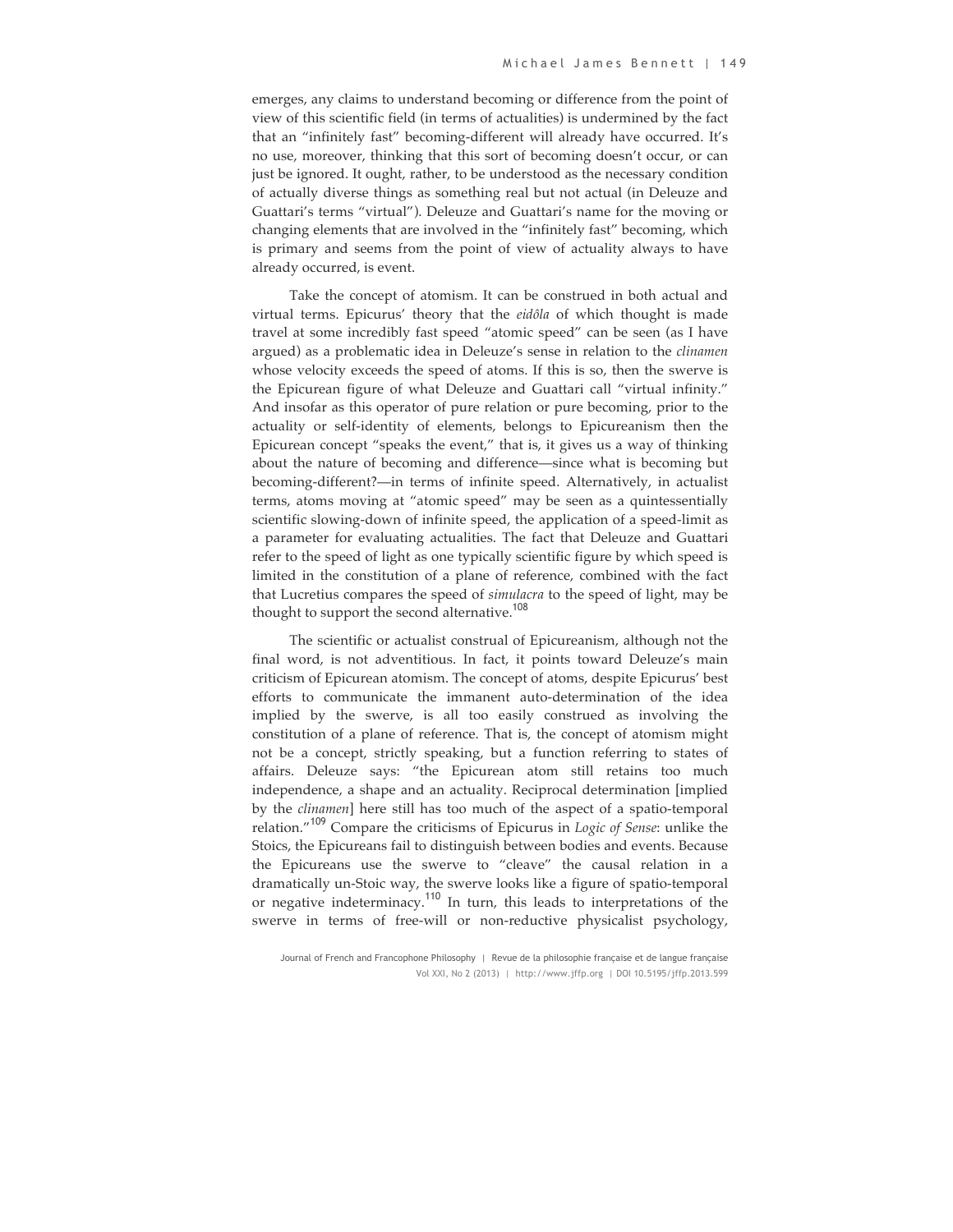approaches that Deleuze would consider to be on the wrong foot.

When Deleuze and Guattari talk about infinite speed and chaos in *What is Philosophy?* there are Hellenistic philosophical figures and references in play. The purpose of this paper has been to explain Deleuze and Guattari's references to Epicurus and to show what the Epicurean concepts are doing in their work. To be clear, I don't think Deleuze and Guattari are thinking here exclusively about ancient philosophy, but they are interested enough in the Stoics and Epicureans for an analysis of their ancient conceptual touchstones to illuminate, for example, what Deleuze and Guattari mean by "infinite speed." Scholars have become sensitive recently to the influence on Stoicism on Deleuze's thought. The influence of Epicureanism is equally evident, but it has not been elucidated entirely. I hope this essay goes some way towards doing so.

The alternative image of thought that *What is Philosophy?* is designed to formalize has both an Epicurean and a Stoic inspiration. It is Epicurean in that it starts with infinite speed, which accomplishes conjunctive syntheses or relates variations, and is subsequently emulated by a plane of immanence called "nature", a totality without unity whose elements are related to one another or determined in a purely intrinsic way. The new image of thought is also Stoic, in that it presupposes a difference in kind between states of affairs (actualities, including bodies) and events (virtualities) derived from the Stoic ontological stemma. But Deleuze thinks that the Epicureans, unlike the Stoics, lack a strong distinction between events and states of affairs, so that the Epicurean figure of the immanent determination of problems (the swerve) is liable to be taken as a spontaneous physical motive force. The vast majority of the subsequent history of the reception of Epicureanism testifies to this liability. And it may be the reason why in the context of the reception of Deleuze, his important reading of Epicurus has been overshadowed by attention paid to the Stoics, who, despite defending a solid distinction between bodies and events, lack a theory of the immanent determination of problems; they lack a spectrum like speed by which to compare the consistent thinkable virtuality of events with the real chaos of their becoming.

 $\overline{a}$ 

<sup>1</sup> Among Deleuzians, see Veronique Bergen, *L'ontologie de Gilles Deleuze* (Paris: L'Harmattan, 2001); Alain Beaulieu, "Deleuze et les stoïciens," in *Gilles Deleuze: heritage philosophique*, ed. A. Beaulieu. (Paris: PUF, 2005), 45-72; and Sean

Journal of French and Francophone Philosophy | Revue de la philosophie française et de langue française Vol XXI, No 2 (2013) | http://www.jffp.org | DOI 10.5195/jffp.2013.599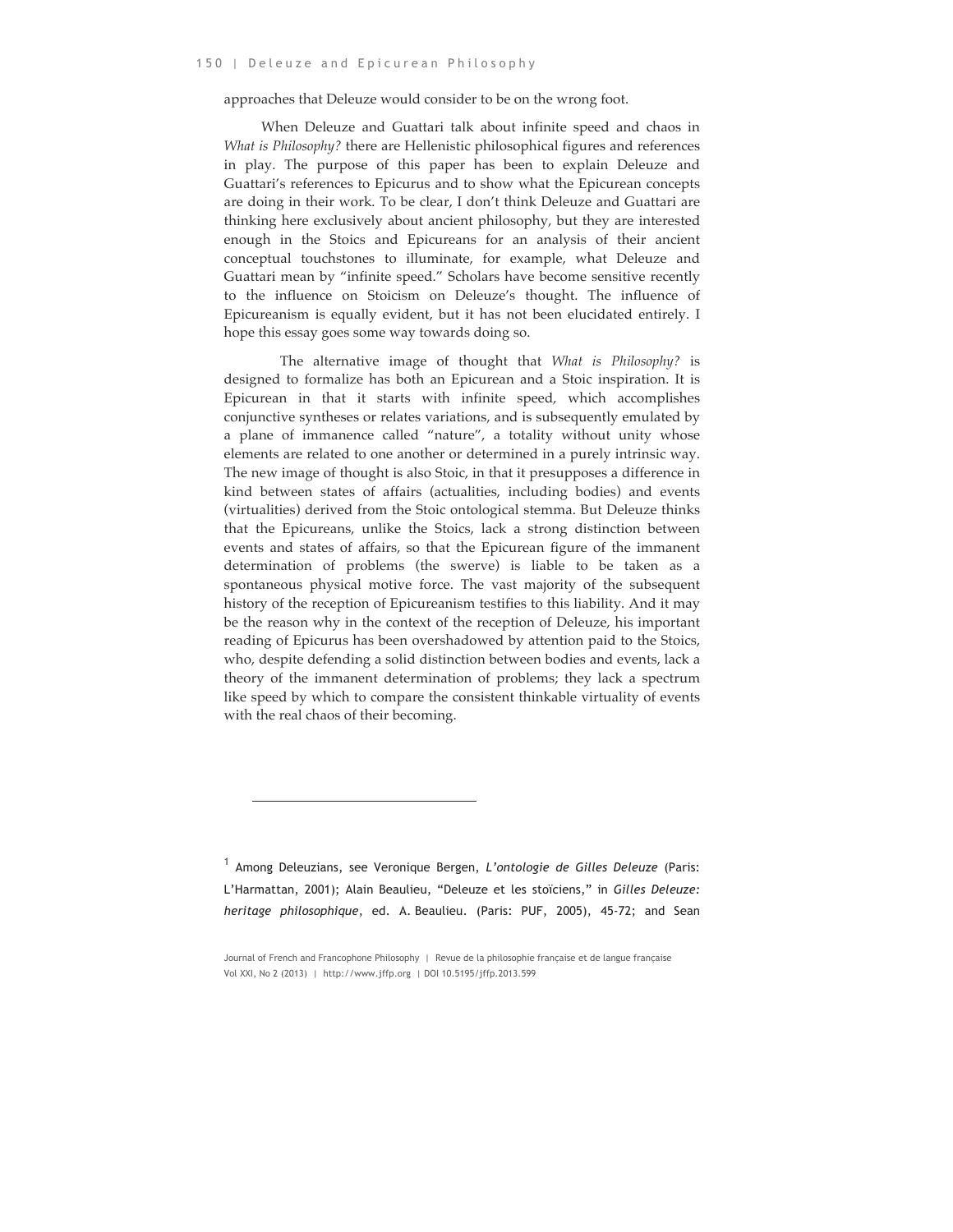Bowden, "Deleuze et les Stoïciens: une logique de l'évenement," *Bulletin de la Société Américaine de Philosophie de Langue Française* 15 (2005): 72-97, who all offer trenchant analyses. Among Hellenists, see Thomas Bénatouïl, "Deux usages du stoïcisme: Deleuze, Foucault," In *Foucault et la philosophie antique*, ed. F. Gros and C. Lévy (Paris: Kimé. 2003), 17-50; John Sellars, "An Ethics of the Event," *Angelaki* 11.3 (2006): 157–71, and John Sellars, "Chronos and Aion: Deleuze and the Stoic Theory of Time," *Collapse* 3 (2007): 177-205.

 $2\text{ A}$  notable exception to this generalization is Melinda Cooper, "Vitesses de l'image, puissances de la pensée: la philosophie épicurienne revue par Deleuze et Guattari," *French Studies* 61.1 (2002): 45-60, whose insights have enhanced my understanding of the topic.

<sup>3</sup> Gilles Deleuze, *Difference and Repetition*, trans. P. Patton (New York: Columbia University Press, 1994), 184.

<sup>4</sup> Deleuze, *Difference and Repetition*, 184.

<sup>5</sup> Epicurus' letter is recorded in Diogenes Laertius' *Lives of the Eminent Philosophers*, Vol. II, ed. R. D. Hicks (Cambridge, MA: Loeb Classical Library, 1925). Translations from the Greek are mine, although I have consulted the translation in *Hellenistic Philosophy: Introductory Readings*, eds. B. Inwood and L. P. Gerson (Indianapolis: Hackett, 1997).

 $6$  Epicurus, "Letter to Herodotus," 46.

 $<sup>7</sup>$  Epicurus, "Letter to Herodotus," 61-2. Of course, Epicurus admits that atoms do</sup> slow down as a function of their being offered resistance by other atoms. In compounds, the speed of atoms can vary, due to the internal non-uniformity of atoms' movement, which includes contrary motions, vibrations, etc., that slow the motion of the whole compound. Compare also Lucretius, *On the Nature of Things*, trans. W. H. D. House and M. F. Smith (Cambridge, MA: Loeb Classical Library, 1924), book 2, lines 152-66.

 $8$  Epicurus, "Letter to Herodotus," 46.

 $<sup>9</sup>$  Epicurus, "Letter to Herodotus," 46.</sup>

 $10$  Epicurus, "Letter to Herodotus," 46. Lucretius, disanalogously, attributes the speed of images to their unsurpassed fineness, so that even when the images are not moving through a perfect vacuum, they can still travel extremely fast, and "as it were pass through [*quasi permanare*]" intervening compounds, like neutrinos (*On the Nature of Things*, book 4, lines 196-8).

<sup>11</sup> Epicurus, "Letter to Herodotus," 48.

<sup>12</sup> Deleuze, *Difference and Repetition*, 184.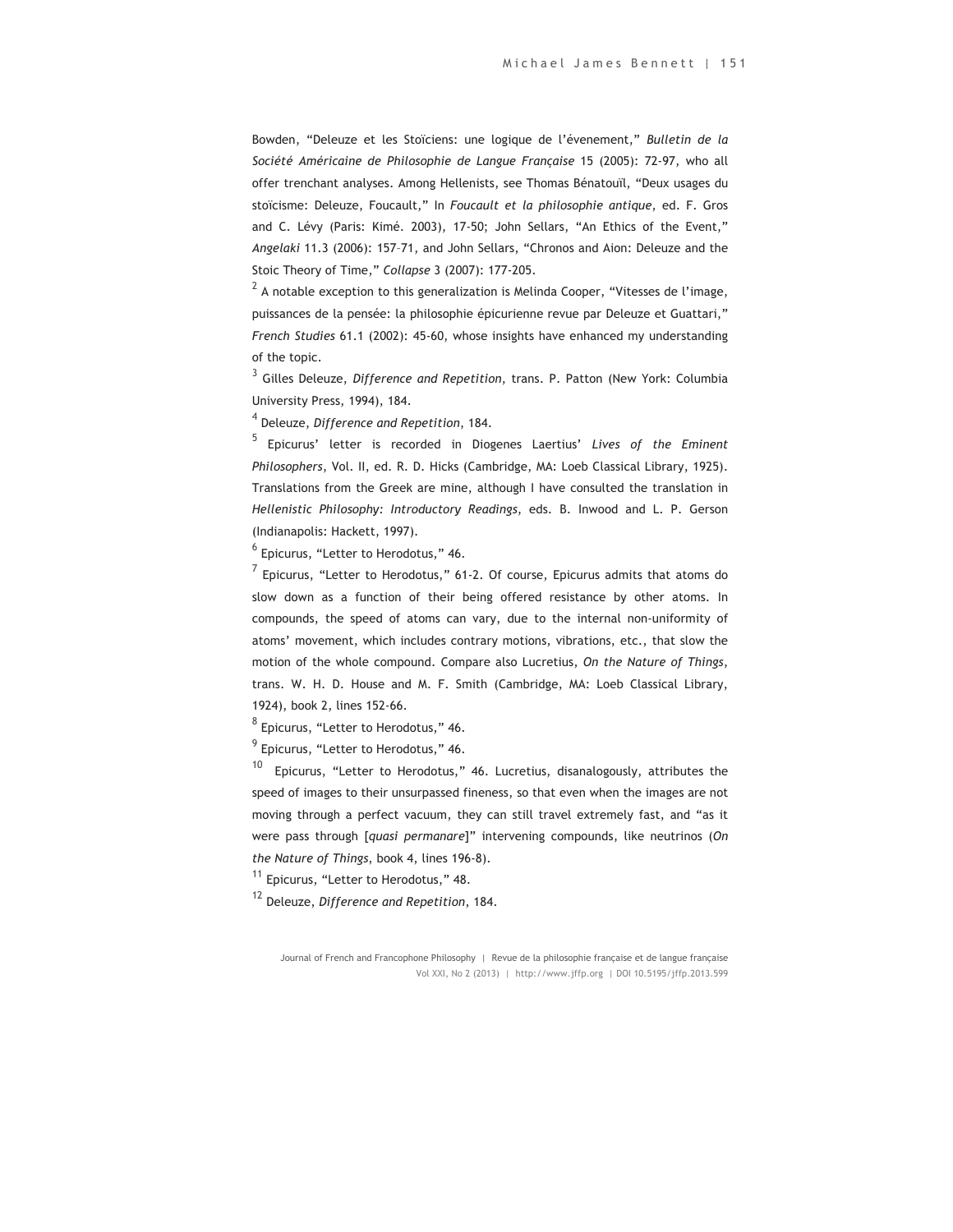$13$  Lucretius makes a comparison in this vein when he compares the speed of images to the speed of light (*On the Nature of Things*, book 4, lines 185 and 206-8).

<sup>14</sup> Epicurus, "Letter to Herodotus," 49. In Greek: "ἐπεισιόντος τινὸς ἀπὸ τῶν ἔξωθεν *ὁρᾶν καὶ διανοεῖσθαι*"; my emphasis.

<sup>15</sup> Cicero, *On Academic Scepticism*, trans. C. Brittain (Indianapolis: Hackett, 2006), book 2, section 82.

<sup>16</sup> Cicero attributes this argument to Epicurus twice: once in *On Academic Scepticism*, book 2, section 101, and once in *On the Nature of the Gods*, trans. H. Rackham, in *Cicero: On the Nature of the Gods and Academics* (Cambridge, MA: Loeb, 1933), book 1, section 70. Compare Lucretius: "our conception of truth is derived ultimately from the senses and … their evidence is unimpugnable" (*On the Nature of Things*, book 4, 478-9), and "unless [the senses] are true, all reason will also be false" (book 4, 485).

<sup>17</sup> Stephen Everson, "Epicurus on the Truth of the Senses," in *Epistemology (Companions to Ancient Thought 1)*, ed. S. Everson (Cambridge: Cambridge University Press, 1990), 161-83.

<sup>18</sup> Epicurus, "Letter to Herodotus," 48.

<sup>19</sup> Lucretius, *On the Nature of Things*, book 4, lines 722-76.

<sup>20</sup> Sextus Empiricus, *Adversus Mathematicos libri XI*, ed. Immanuel Bekker (Berlin, 1842), book 7, sections 206-9. This is Everson's translation.

<sup>21</sup> Diogenes Laertius, *Lives of Eminent Philosophers: Vol. II*, trans. R. D. Hicks (Cambridge, MA: Loeb), book 10, section 32. Compare Lucretius, *On the Nature of Things*, book 4, lines 486-9.

 $22$  Everson, "Epicurus on the Truth of the Senses," 179-81.

<sup>23</sup> Epicurus, "Letter to Herodotus," 50.

 $24$  Everson contrasts his reading of Epicurus' doctrine with others, which are, in his view, permeated by post-Pyrrhonian expectations: A. A. Long, "Aisthesis, Prolepsis and Linguistic Theory in Epicurus," *Bulletin of the Institute for Classical Studies* 18 (1971): 114-33; and Gisela Striker, "Epicurus on the Truth of Sense-Impressions," *Archiv für Geschichte der Philosophie* 59 (1977): 129-42. Long and Striker both attempt to save Epicurus' otherwise desperate position by claiming that Epicurus means that "all perceptions are *real*" rather than "all perceptions are true", since he must understand that perceptions are not the right sort of thing to bear a truthvalue (only propositions, judgments, *doxai* are), unless he makes a serious philosophical error.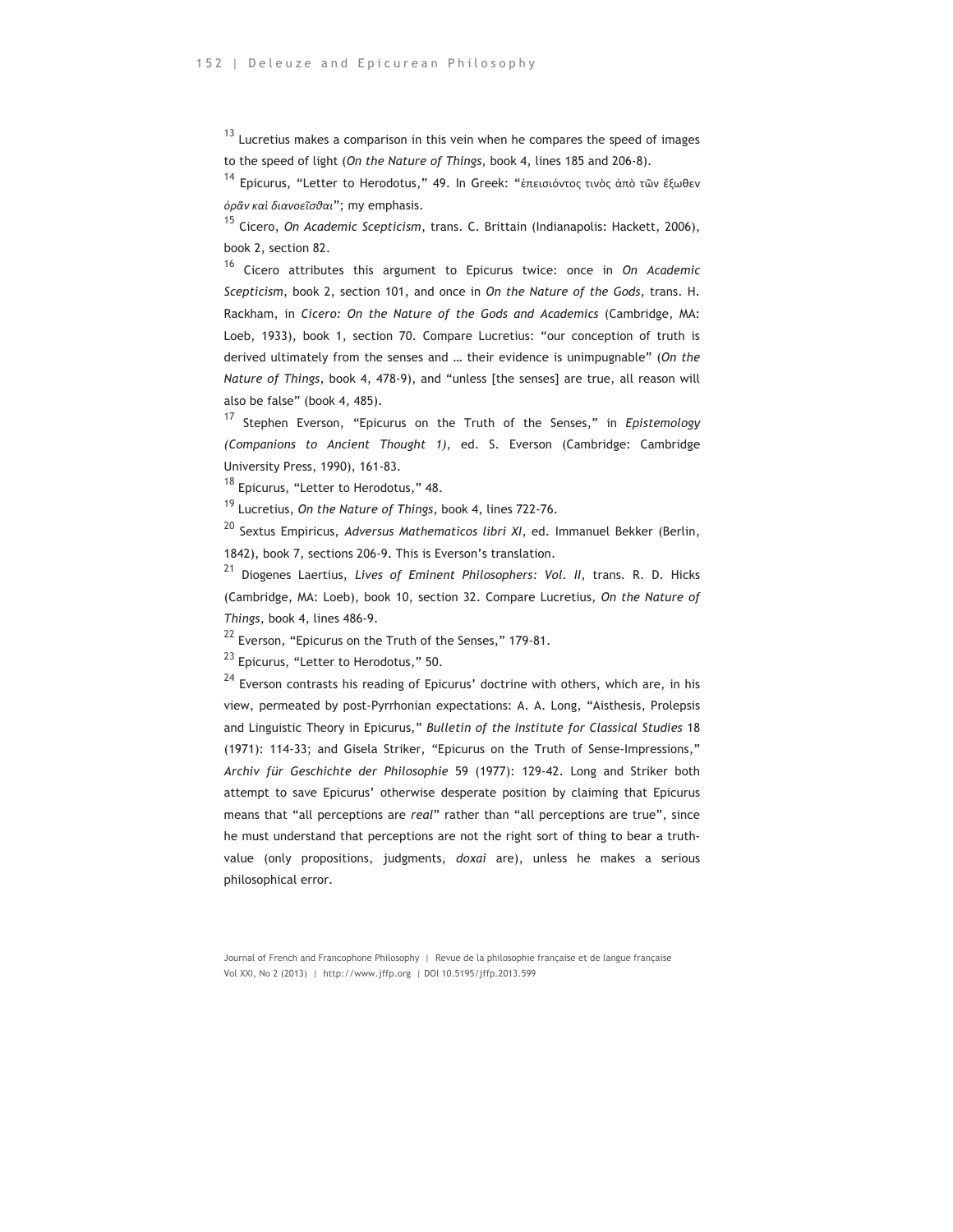<sup>25</sup> My purpose here is not to give a complete characterization of Deleuze's conception of ideas as multiplicities in *Difference and Repetition*. There are already comprehensive accounts of this derivation of Deleuzian multiplicities: for instance, Robin Durie, "Problems in the relation between maths and philosophy," in *Virtual Mathematics: The Logic of Difference*, ed. S. Duffy (Manchester: Clinamen Press, 2006), and Keith Ansell Pearson, *Philosophy and the Adventure of the Virtual: Bergson and the time of life* (New York: Routledge, 2002), 13-18.

<sup>26</sup> Deleuze, *Difference and Repetition*, 169-70, 180. For defenses of this claim that I assume without defending, see Daniel W. Smith, "Deleuze, Kant, and the Theory of Immanent Ideas," in *Deleuze and Philosophy*, ed. C. Boundas (Edinburgh: Edinburgh University Press, 2006), 43-61; and Sean Bowden, *The Priority of Events: Deleuze's*  Logic of Sense (Edinburgh: Edinburgh University Press, 2011), 103-15.

<sup>27</sup> Deleuze, *Difference and Repetition*, 184; my emphasis.

 $^{28}$  Cicero, "On the Nature of the Gods," book 1, sections 69 and 73; Cicero, "On Fate," trans. H. Rackham, in *Cicero: On the Orator: Book 3. On Fate. Stoic Paradoxes. On the Divisions of Oratory* (Cambridge, MA: Loeb, 1942), sections 22-3; Cicero, *On Ends*, trans. H. Rackham (Cambridge, MA: Loeb, 1914), book 1, sections 19 and 28; and Diogenes of Oinoanda, *The Philosophical Inscription of Diogenes of Oinoanda*, ed. M. F. Smith (Vienna: Verlag der Österreichischen Akademie der Wissenschaften, 1996), fragment 54.

 $29$  This is one way in which Deleuze's readings of the Stoics and the Epicureans diverge. I speculate that the divergence can be explained as follows: in *The Logic of Sense*, Deleuze notes that the Epicureans conceive of causality in a way that does not involve incorporeals. Consequently, Deleuze must think that in terms of fate the swerve can *only* stand for an indeterminate break in the causal chain, as indeed Cicero's *De Fato* describes it. This conception of swerve assigns it a merely negative role. See Gilles Deleuze, *The Logic of Sense*, trans. M. Lester and C. Stivale (New York: Columbia University Press, 1990), 6, 94, 270. On Deleuze and the Stoic conception of fate, see M. J. Bennett "Cicero's *De Fato* in Deleuze's *Logic of Sense*", *Deleuze Studies* (forthcoming 2014).

<sup>30</sup> Suzanne Bobzien, "Did Epicurus Discover the Free Will Problem?" *Oxford Studies in Ancient Philosophy* 19 (2000): 287-339, is critical of this reading, but offers an excellent summary of the arguments for it.

<sup>31</sup> David Sedley, "Epicurus' refutation of determinism," in *ΣΥΖΗΤΗΣΙΣ: Studi Sull'Epicureismo Greco e Romano Offerti a Marcello Gigante*, ed. G. Macchiaroli (Naples: Bibliopolis, 1983), 11-51; and David Sedley, "Epicurean Anti-Reductionism,"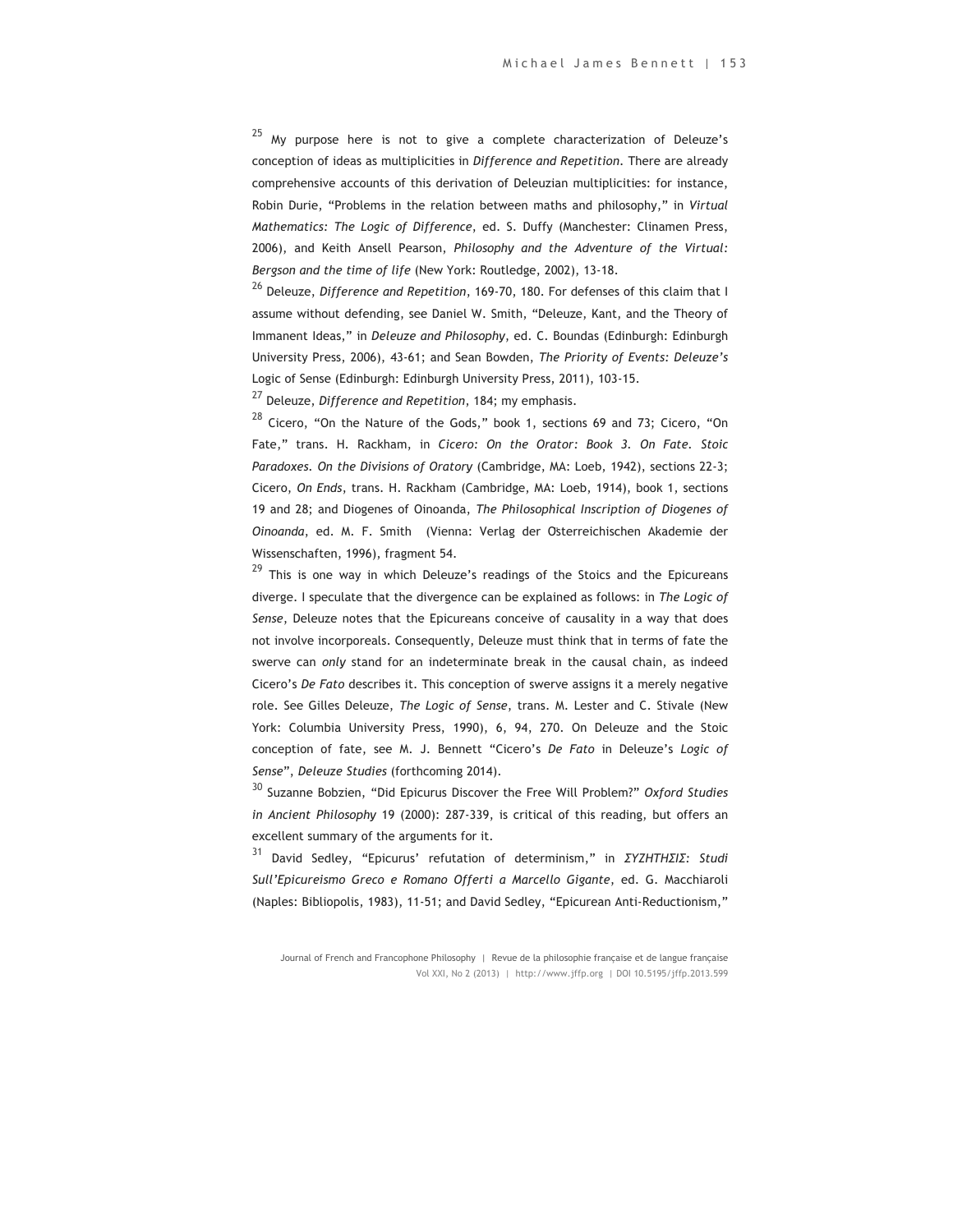in *Matter and Metaphysics*, ed. J. Barnes and M. Mignucci (Naples: Bibliopolis, 1988), 295-327.

<sup>32</sup> Deleuze, *Difference and Repetition*, 170. Deleuze uses this expression in a discussion of the development of the calculus, which is for him the archetype of a discourse on the self-determination of problematic ideas. See: Bowden, *The Priority of Events*, 103, and Daniel W. Smith, "Deleuze on Leibniz: Difference, Continuity, and the Calculus," in *Current Continental Theory and Modern Philosophy*, ed. S. H. Daniel (Evanston, IL: Northwestern University Press, 2005), 127-47. It can be transferred without distortion to Deleuze's appropriation of the Epicurean *clinamen*. <sup>33</sup> Lucretius, *On the Nature of Things*, book 2, lines 216-24 and book 2, lines 251-93. <sup>34</sup> Lucretius, *On the Nature of Things*, book 2, lines 217-24; my translation.

<sup>35</sup> Epicurus, "Letter to Herodotus," 43; Lucretius, *On the Nature of Things*, book 2, lines 569-80.

<sup>36</sup> Tim O'Keefe, "Does Epicurus Need the Swerve as an *Archê* of Collisions?" *Phronesis* 41.3 (1996): 314.

<sup>37</sup> Aristotle, "Physics," trans. R. P. Hardie and R. K. Gaye, in *The Complete Works of Aristotle*, ed. J. Barnes (Princeton: Princeton University Press, 1984). References to works by Aristotle will be given by an abbreviated treatise-title, followed by the marginal Bekker numbers for line reference: here, *Phys*. 215a1-13.

<sup>38</sup> Aristotle, *Phys*. 252a32-b2.

<sup>39</sup> David J. Furley, *Cosmic Problems: Essays on Greek and Roman philosophy of nature* (New York: Cambridge University Press, 1989), 101-2.

<sup>40</sup> Deleuze, *Difference and Repetition*, 184.

<sup>41</sup> Deleuze, *The Logic of Sense*, 269.

<sup>42</sup> David J. Furley, *Two Studies in the Greek Atomists* (Princeton: Princeton University Press, 1967), 124.

<sup>43</sup> Epicurus, "Letter to Herodotus," 62.

<sup>44</sup> Epicurus, "Letter to Herodotus," 58, for example.

<sup>45</sup> Furley, *Two Studies*, 124.

<sup>46</sup> See Aristotle, *Phys.* 232a7-8.

<sup>47</sup> Furley, *Two Studies*, 114.

48 Epicurus, "Letter to Herodotus," 62

<sup>49</sup> Deleuze, *The Logic of Sense*, 269.

<sup>50</sup> Cooper, "Vitesses de l'image," 47.

<sup>51</sup> Deleuze, *The Logic of Sense*, 272.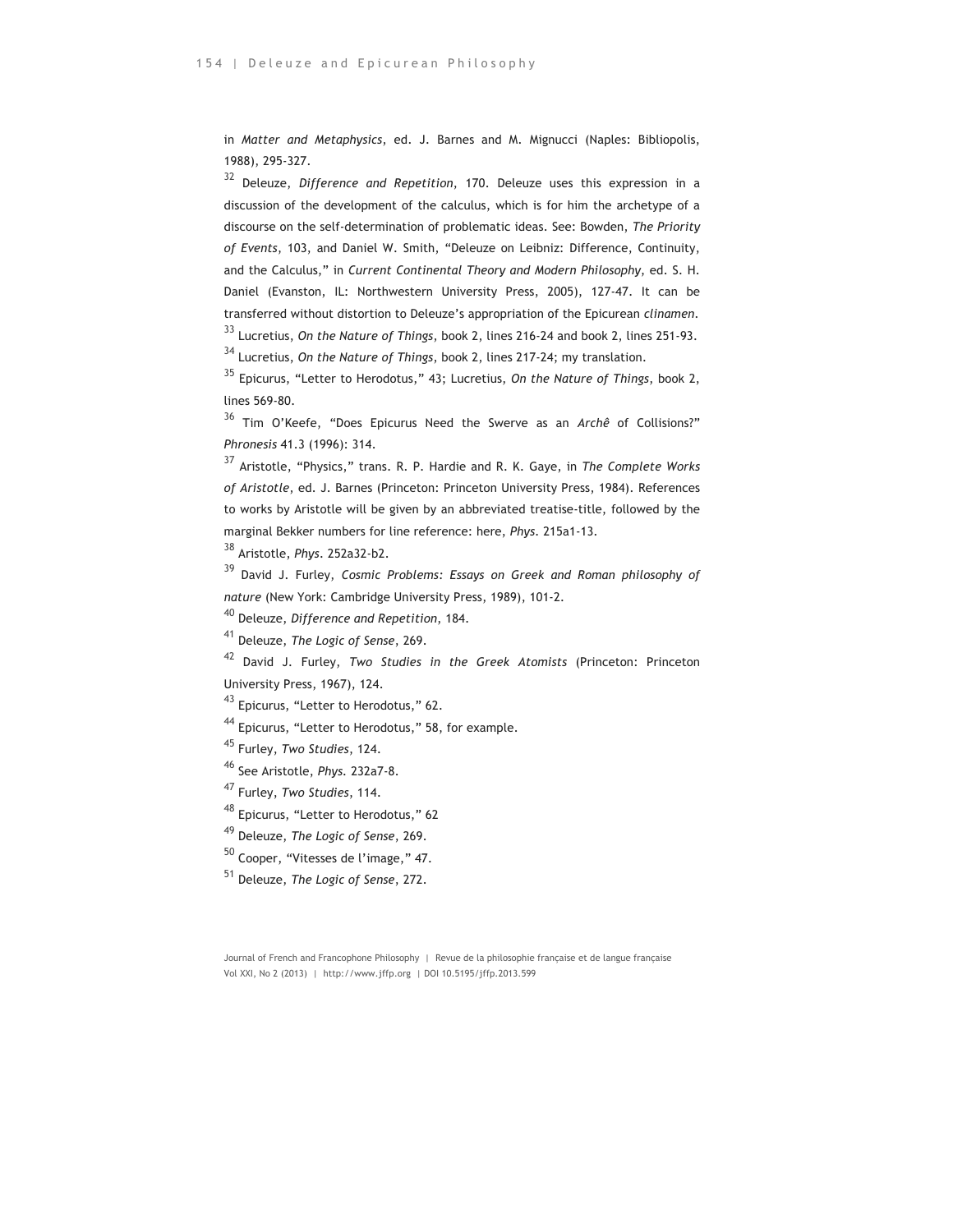<sup>52</sup> Deleuze, *Difference and Repetition*, 184. Deleuze is referring, I believe, to Epicurus, "Letter to Herodotus," 62, and the vocabulary of indivisible *elakhista*.

<sup>53</sup> David Konstan, "Problems in Epicurean Physics," *Isis* 70.3 (1979): 394-418.

<sup>54</sup> Deleuze, *Difference and Repetition*, 171-3. Deleuze uses the phrase "pure relation" in his seminar: Gilles Deleuze "Spinoza 17/02/1981," http://www.webdeleuze.com/php/texte.php?cle=37&groupe=Spinoza&langue=1. It has, nonetheless, passed into the critical literature: see Smith, "Deleuze on Leibniz," 137-39, and Simon Duffy, "The mathematics of Deleuze's differential logic and metaphysics," in *Virtual Mathematics: The Logic of Difference*, ed. S. Duffy (Manchester: Clinamen Press, 2006), 120-21.

<sup>55</sup> Duffy, "The mathematics of Deleuze's differential logic," 126.

<sup>56</sup> Duffy, "The mathematics of Deleuze's differential logic," 127-9.

<sup>57</sup> Deleuze, "Spinoza 17/02/1981."

<sup>58</sup> Deleuze, *The Logic of Sense*, 266-7.

<sup>59</sup> Epicurus, "Letter to Herodotus," 41.

<sup>60</sup> Gilles Deleuze, *Kant's Critical Philosophy*, trans. H. Tomlinson and B. Habberjam (Minneapolis: University of Minnesota Press, 1984), 20-21.

<sup>61</sup> Deleuze, *The Logic of Sense*, 270.

<sup>62</sup> Deleuze, *The Logic of Sense*, 272.

<sup>63</sup> Epicurus, "Letter to Herodotus," 73.

<sup>64</sup> See Aristotle, *On Generation and Corruption*, 316b35.

<sup>65</sup> Epicurus, "Letter to Herodotus," 64-5.

<sup>66</sup> Deleuze, *The Logic of Sense*, 273.

<sup>67</sup> Lucretius, *On the Nature of Things*, book 1, line 110 and book 3, lines 1018-23.

<sup>68</sup> Epicurus, "Letter to Herodotus, 62; Lucretius, *On the Nature of Things*, book 4, lines 794-98.

<sup>69</sup> Deleuze, *The Logic of Sense*, 277.

<sup>70</sup> For these examples, see Lucretius, *On the Nature of Things*, book 5, lines 1161-82 and book 4, lines 732-48.

<sup>71</sup> Deleuze, *Difference and Repetition*, 180.

<sup>72</sup> As Hegel defines true and false infinity (*wahre* and *schlechte Unendlichkeit*), the latter describes a one-sided *progressus in infinitum* as the abstract negation of the finite, and the former the manner in which through negation "something comes together with itself," or in other words, a proper *Aufhebung*: G. W. F. Hegel, *The Encyclopaedia Logic: Part I of the Encyclopaedia of Philosophical Sciences*, trans. T. F. Geraets et al. (Indianapolis: Hackett, 1991), 149-51.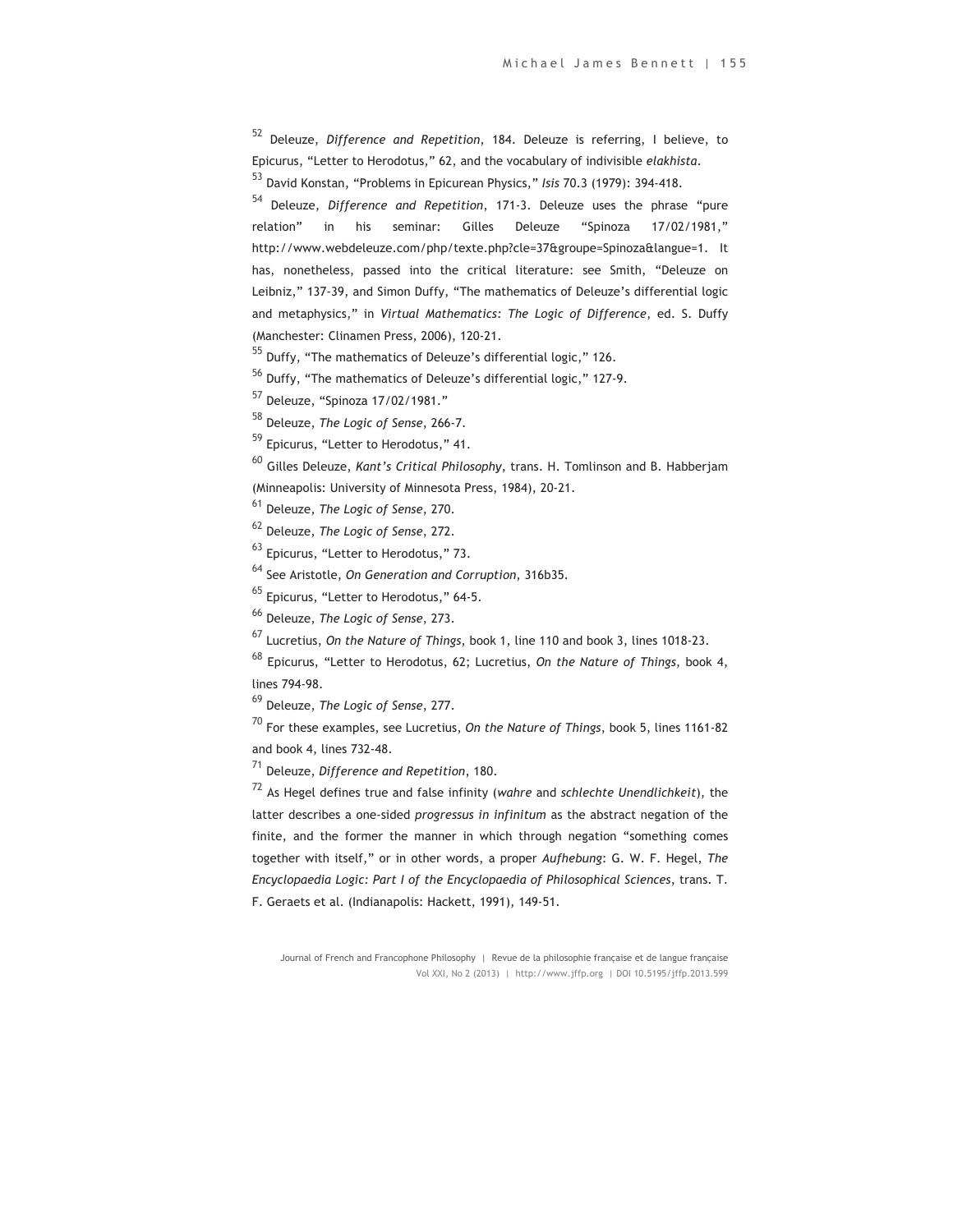Deleuze, *Difference and Repetition*, 178.

Deleuze, *Difference and Repetition*, 264.

Deleuze, *Difference and Repetition*, 178.

Deleuze, *Difference and Repetition*, 42-50, 211.

Gilles Deleuze and Félix Guattari, *What is Philosophy?,* trans. H. Tomlinson and G.

Burchell (New York: Columbia University Press, 1994), 37.

Deleuze and Guattari, *What is Philosophy?*, 36.

Deleuze and Guattari, *What is Philosophy?*, 118.

Deleuze and Guattari, *What is Philosophy?*, 118.

Deleuze, *Difference and Repetition*, 191.

Aristotle, *Metaphysics*, 1047a35-b1.

Deleuze, *Difference and Repetition*, 211.

Deleuze, *Difference and Repetition*, 208.

Deleuze, *Difference and Repetition*, 212

 Deleuze and Guattari, *What is Philosophy?*, 22. Deleuze's discussion of virtuality and criticism of possibility are unambiguously borrowed from Bergson. Compare the contrasts among modalities in Bergson's essay "The Possible and the Real", in *The Creative Mind: an Introduction to Metaphysics*, trans. M. L. Andison. (New York: Dover, 1946), 73-86, with Deleuze's formulations in *Difference and Repetition*. See also C. Boundas, "Deleuze-Bergson: An ontology of the virtual." Lest the reader draw false conclusions about the derivation of Deleuze's virtual from Epicurus, the virtual is Bergsonian in origin, and this style of treating modalities is quite absent from Epicurus. My point here is that in *What is Philosophy?* Deleuze and Guattari are putting virtuality together with themes from Epicurean physics like infinite speed.

Deleuze, *Difference and Repetition*, 12, 19.

Deleuze, *Difference and Repetition*, 32 and 169-70.

Deleuze and Guattari, *What is Philosophy?*, 8, 16.

Deleuze and Guattari, *What is Philosophy?*, 21.

Deleuze and Guattari, *What is Philosophy?*, 20.

Deleuze and Guattari, *What is Philosophy?*, 21.

Deleuze and Guattari, *What is Philosophy?*, 118.

94 Cooper, "Vitesses de l'image," 50.

Deleuze and Guattari, *What is Philosophy?*, 118.

Deleuze, *The Logic of Sense*, 1-2.

 For example: Duffy, "The mathematics of Deleuze's differential logic," 142; Robin Durie, "Problems in the relation between maths and philosophy," 182-3; and